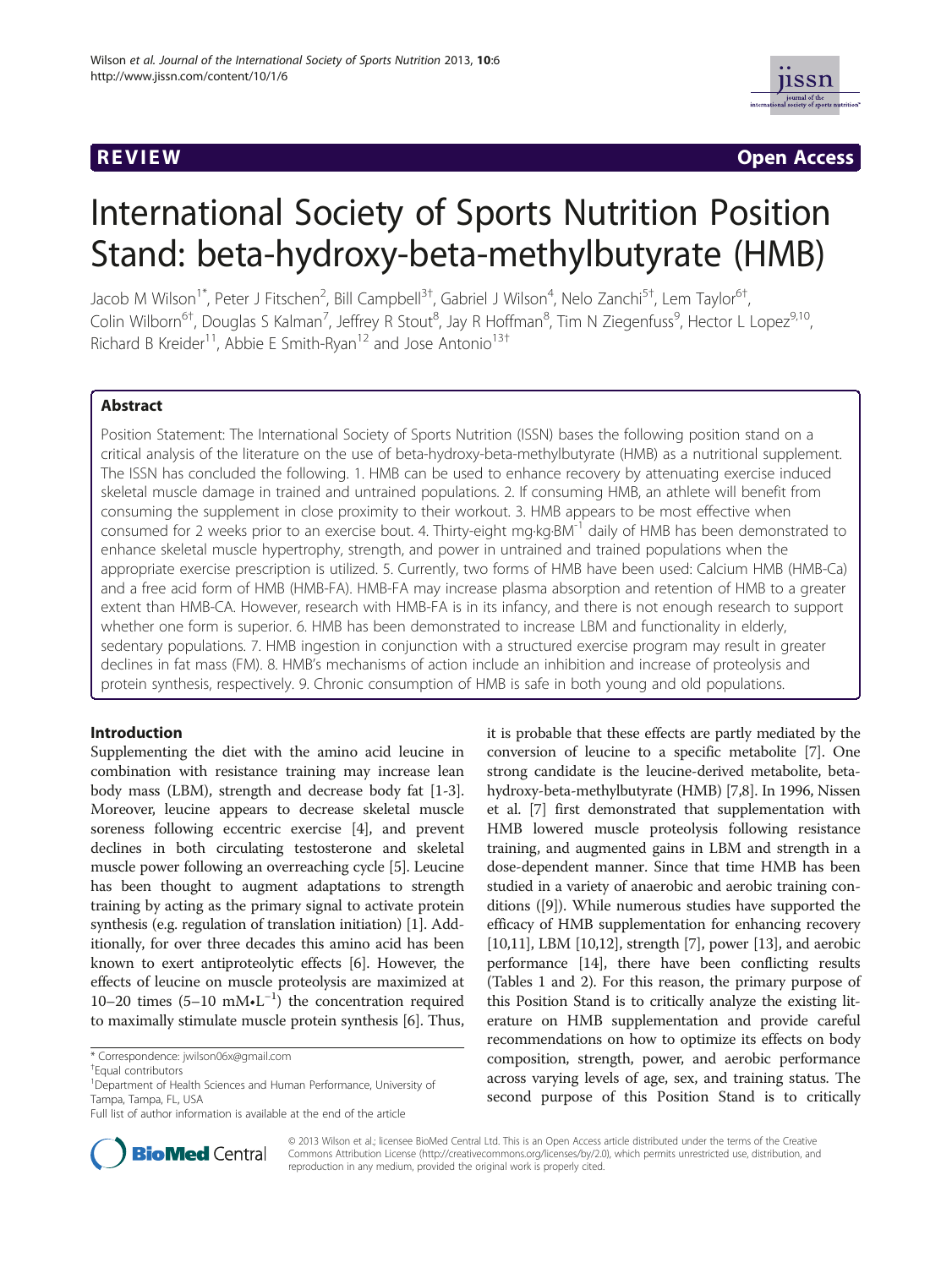| <b>Experiment</b>             | <b>Subjects</b>                                                                                           | Protocol                                                               | <b>Diet</b><br>control | Duration/dose                                      | <b>Additional</b><br>supplements                                                       | Timing                                                            | Damage<br>indices                    | Outcome                                                                                                                                                                                 |  |
|-------------------------------|-----------------------------------------------------------------------------------------------------------|------------------------------------------------------------------------|------------------------|----------------------------------------------------|----------------------------------------------------------------------------------------|-------------------------------------------------------------------|--------------------------------------|-----------------------------------------------------------------------------------------------------------------------------------------------------------------------------------------|--|
| Nissen<br>1996 [7]            | Untrained.<br>college-aged males                                                                          | Progressive Free<br>Weights                                            | Yes                    | 3 weeks, 1.5 or 3<br>grams per day<br>HMB-Ca       | <b>No</b>                                                                              | 1 gram with each of<br>3 meals, No timing<br>relative to training | CK, LDH, 3-MH                        | With HMB-Ca CK, LDH, and 3-MH all<br>decreased in a dose dependent manner<br>with 20-60 % declines in CK and LDH and<br>20 % declines in 3-MH, the marker of<br>protein breakdown       |  |
| Jowko<br>2001 [10]            | Active.<br>college-aged males                                                                             | Progressive Free<br>Weights                                            | No                     | 3 weeks, 3 grams<br>per day HMB-Ca                 | 20 grams creatine<br>per day for 7 days<br>followed by 10 grams<br>per day for 14 days | 1 gram with each of<br>3 meals, No timing<br>relative to training | CK and Urine<br>and Plasma Urea      | 26-46 % decrease in serum and urine urea<br>nitrogen with HMB-Ca and HMB-Ca<br>lowered CK by 189 %                                                                                      |  |
| Kreider<br>1999 [15]          | NCAA Football<br>Players                                                                                  | Instructed to not<br>change current<br>training Regimen                | No                     | 28 days, 3 grams<br>per day HMB-Ca                 | <b>No</b>                                                                              | 1 gram with each of<br>3 meals, No timing<br>relative to training | <b>CK</b>                            | No Effect                                                                                                                                                                               |  |
| Paddon-<br>Jones<br>2001 [16] | Untrained<br>college-aged males                                                                           | 1 isokinetic bout<br>of exercise for<br>elbow flexors                  | <b>No</b>              | 6 days prior to<br>bout, 3 grams<br>per day HMB-Ca | No                                                                                     | 1 gram with each of<br>3 meals, No timing<br>relative to training | CK, Soreness, Arm<br>girth, Strength | No Effect                                                                                                                                                                               |  |
| Wilson<br>2009 [17]           | Untrained<br>college-aged males                                                                           | 1 isokinetic.<br>eccentric bout<br>for knee extensors<br>and flexors   | Yes                    | 3 grams HMB-Ca                                     | No                                                                                     | 60 minutes pre vs.<br>Immediately post<br>exercise                | CK, LDH, Soreness                    | Pre Exercise HMB-Ca: Prevented the rise<br>in LDH and tended to decrease soreness.<br>Post exercise HMB-Ca. No effects<br>suggesting a possible effect of dosage<br>timing on outcomes. |  |
| Kreider<br>2000 [18]          | NCAA Football<br>Players                                                                                  | Offseason Strength<br>and Conditioning<br>Program                      | No                     | 3 grams HMB-Ca                                     | No                                                                                     | 1 gram with each of<br>3 meals, No timing<br>relative to training | CK, LDH                              | No Effect                                                                                                                                                                               |  |
| Knitter<br>2000 [11]          | Trained runners<br>20-50 yrs of age who<br>ran a minimum of ,<br>48 km per week                           | 20 km run                                                              | No                     | 6 weeks, 3 grams<br>per day HMB-Ca                 | No                                                                                     | 1 gram with each of<br>3 meals, No timing<br>relative to training | CK                                   | HMB-Ca decreased serum CK by<br>approximately 50 %                                                                                                                                      |  |
| Hoffman<br>2004 [19]          | NCAA Football<br>players                                                                                  | Football camp                                                          | No                     | 10 days, 3 grams<br>per day HMB-Ca                 | No                                                                                     | 1 gram with each of<br>3 meals, No timing<br>relative to training | CK, soreness                         | No Effect                                                                                                                                                                               |  |
| Panton<br>et al.<br>2000 [20] | Men and women.<br>divided into untrained<br>and resistance trained<br>$(> 6$ months),<br>20-40 yrs of age | Monitored 4 wk<br>high intensity<br>progressive<br>resistance training | No                     | 4 weeks, 3 grams<br>per day HMB-Ca                 | No                                                                                     | 1 gram with each of<br>3 meals, No timing<br>relative to training | <b>CK</b>                            | CK increased 16 and 46 % in men and<br>women, respectively, in the placebo group.<br>In the HMB group CK increased by 3 %<br>and decreased by 12 % in men and<br>women, respectively    |  |
| Van<br>Someran<br>2005 [21]   | Untrained<br>college-aged males                                                                           | Eccentric bout of<br>free weight exercise<br>for elbow flexors         | No                     | 14 days,<br>3 grams per day                        | 0.3 g alpha-<br>ketoisocaproic acid<br>per day                                         | 1 gram with each of<br>3 meals, No timing<br>relative to training | CK, Soreness                         | Completely prevented exercise induced rise<br>in CK, and blunted the increase in soreness                                                                                               |  |

## <span id="page-1-0"></span>Table 1 HMB effects on indices of skeletal muscle damage and breakdown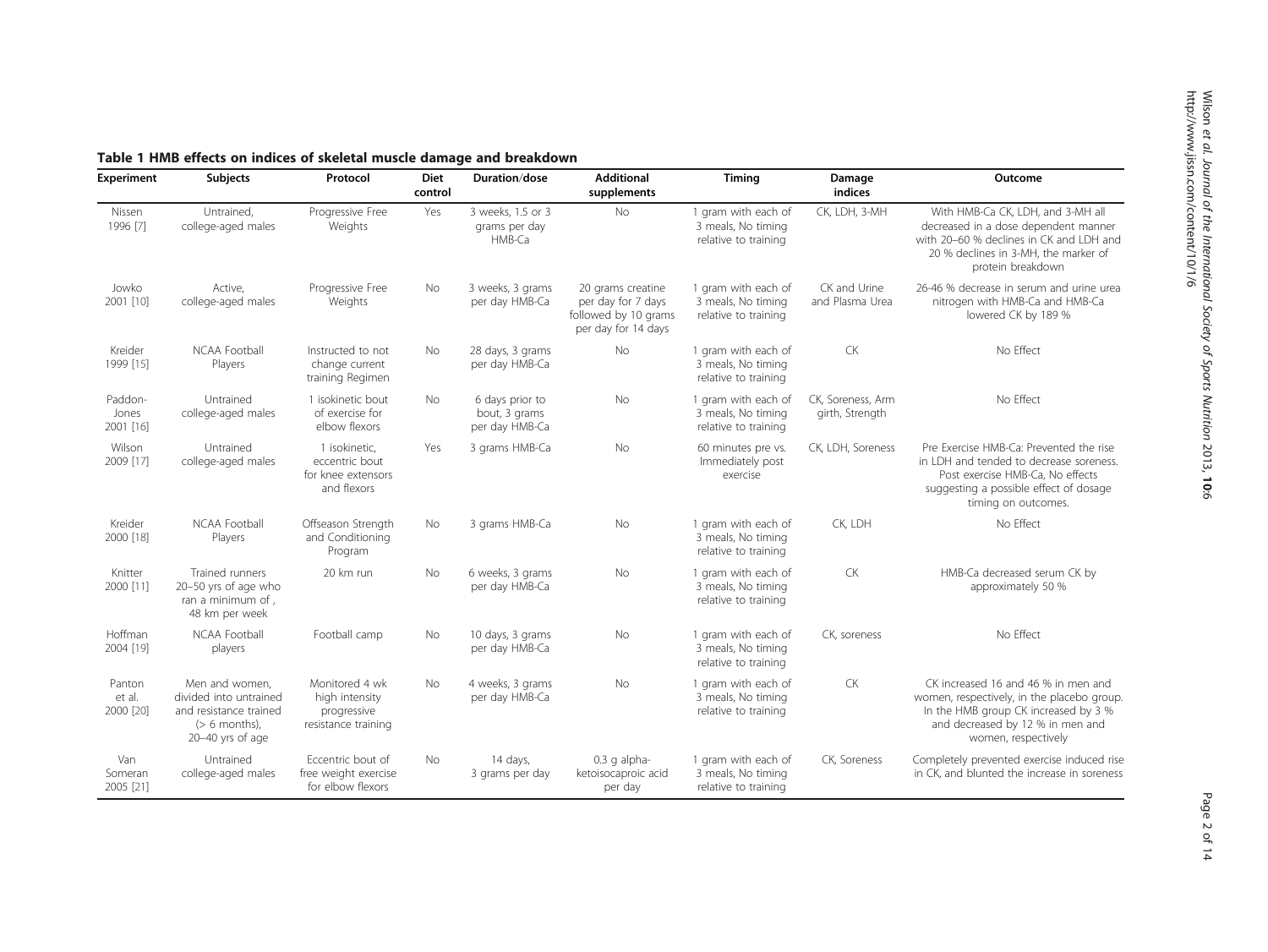| <b>Experiment</b>     | <b>Subjects</b>                                                                                           | Protocol                                                                                  | Periodized   | <b>Diet</b><br>control | Duration/dose                                                 | <b>Additional</b><br>supplements                                                       | Body<br>composition<br>measures                    | Performance<br>measures                                                                               | Outcomes of<br>HMB-Ca supplementation<br>relative to placebo                                                                                                       |
|-----------------------|-----------------------------------------------------------------------------------------------------------|-------------------------------------------------------------------------------------------|--------------|------------------------|---------------------------------------------------------------|----------------------------------------------------------------------------------------|----------------------------------------------------|-------------------------------------------------------------------------------------------------------|--------------------------------------------------------------------------------------------------------------------------------------------------------------------|
| Nissen<br>1996 [7]    | Trained.<br>NCAA football<br>players                                                                      | Monitored<br>progressive<br>resistance training                                           | <b>No</b>    | No                     | 7 weeks, 3 grams<br>per day HMB-Ca                            | No                                                                                     | TOBEC for<br>total FFM<br>and FM                   | <b>Bench Press</b><br>and Squat                                                                       | FFM: + 1.9 % FM: - 0.5 %<br>Strength: + 2.3 % average                                                                                                              |
| Nissen<br>1996 [7]    | Untrained<br>college-aged<br>males                                                                        | Monitored<br>progressive<br>resistance training                                           | No           | Yes                    | 3 weeks, 1.5 or 3<br>grams per day<br>HMB-Ca                  | No                                                                                     | TOBEC for<br>total FFM<br>and FM                   | Strength: Average weight<br>lifted during last 3 working<br>sets of upper and lower<br>body exercises | FFM: + 0.6 % FM: No Effect<br>Strength: +2.6 to 17.4 %<br>depending on lift                                                                                        |
| Jowko<br>2001 [10]    | Active,<br>college-aged<br>males                                                                          | Monitored<br>progressive<br>resistance training                                           | No           | No                     | 3 weeks, 3 grams<br>per day HMB-Ca                            | 20 grams creatine per<br>day for 7 days followed<br>by 10 grams per<br>day for 14 days | <b>BIA</b>                                         | Strength: Cumulative<br>1-RM of major lifts<br>(Squat, Bench<br>Press, Clean)                         | FFM: + 0.6 % FM: - 0.7 %<br>Strength: + 9 %                                                                                                                        |
| Kreider<br>1999[15]   | Resistance trained,<br>college-aged males<br>males with $>$<br>1 year experience                          | Not monitored: Instructed<br>not to change current<br>individualized<br>training regimens | <b>No</b>    | <b>No</b>              | 28 days, 3 or 6<br>grams per day<br>HMB-Ca                    | <b>No</b>                                                                              | DXA for:<br>LBM and FM                             | Strength: Bench<br>Press and<br>Leg Press                                                             | LBM: No Effect FM: No<br>Effect Strength: No Effect                                                                                                                |
| Gallagher<br>2000[12] | Untrained<br>college-aged males                                                                           | Monitored<br>progressive<br>resistance training                                           | No           | No                     | 8 weeks, 3 or 6<br>grams per day<br>HMB-Ca                    | No                                                                                     | 7 site<br>Skin Fold                                | Isometric and Isokinetic<br>testing, Non-specific to<br>training stimulus                             | FFM: + 3 % FM: - 1.6 %<br>Strength: +2-3.5 % No differences<br>between 3 and 6 g                                                                                   |
| Panton<br>2000[20]    | Men and women.<br>divided into untrained<br>and resistance<br>trained $(> 6$ months),<br>20-40 yrs of age | Monitored high<br>intensity progressive<br>resistance training                            | <b>No</b>    | <b>No</b>              | 4 weeks, 3 grams<br>per day HMB-Ca                            | <b>No</b>                                                                              | Underwater<br>Weighing                             | Bench Press and<br>Leg Press 1-RM                                                                     | FFM: +.5 kg FM: - .6 %<br>Strength: +3-15 %                                                                                                                        |
| Hoffman<br>2004[19]   | College Football<br>players                                                                               | Football camp,<br>not controlled by<br>investigators                                      | No           | No                     | 10 days, 3 grams<br>per day HMB-Ca                            | No                                                                                     | Not<br>Measured                                    | Wingate Power                                                                                         | No Effects                                                                                                                                                         |
| Kraemer<br>2009[13]   | Recreationally active,<br>college-aged males                                                              | periodized<br>resistance<br>training split                                                | Yes          | Yes                    | 12 weeks, 3 grams<br>per day HMB-Ca                           | 14 grams arginine and<br>14 grams glutamine<br>per day                                 | DXA for<br>LBM and FM<br>and Limb<br>Circumference | Squat and Bench<br>Press 1RM Vertical<br>Jump                                                         | LBM: +40% FM: -40 %<br>Strength: 50 % Power: +85 %                                                                                                                 |
| Thomson<br>2009[22]   | Trained<br>college-aged males                                                                             | Non Monitored Assigned<br>progressive resistance training<br>program with 84 % compliance | No           | No                     | 9 weeks, 3 grams<br>per day HMB-Ca                            | No                                                                                     | BIA                                                | Bench Press,<br>Preacher Curl, and<br>Leg Extension 1-RM                                              | FFM: 0.4 FM: - 3.8 Strength:<br>1.1-9.0 depending on lift                                                                                                          |
| Portal<br>2011[23]    | Elite adolescent<br>volleyball players<br>13.5-18 yrs of age                                              | Combination of<br>progressive,<br>resistance, and<br>endurance exercise                   | Not reported | <b>No</b>              | 7 weeks, 3 grams<br>per day HMB-Ca                            | <b>No</b>                                                                              | <b>DXA</b>                                         | Power on Wingate<br>Strength of Bench<br>Press and Leg Press                                          | Fat: PL = $+3.5\%$ Vs. HMB= $-6.6\%$<br>FFM: PL= no change Vs.<br>$HMB=+3.7%$ Power: $PL = +3%$<br>$HMB = +13.5%$ Strength:<br>PL=0-6.7 % vs. HMB +15.7 % - 23.5 % |
| Ransone<br>2003[24]   | College football<br>players                                                                               | Progressive resistance<br>and endurance exercise                                          | No           | No                     | 4 weeks, 3 grams<br>per day HMB-Ca                            | No                                                                                     | Skin Folds                                         | Bench Press, Power<br>Cleans, Squats 1-RM                                                             | FFM: +0.3 FM: - 3.8<br>Strength: 1.7 % increase                                                                                                                    |
| Kreider<br>2000 [18]  | Trained, college<br>football players                                                                      | Offseason strength and<br>conditioning program                                            | Yes          | No                     | 4 weeks, 3 grams<br>per day HMB-Ca                            | No                                                                                     | <b>DXA</b>                                         | Bench Press, Power Cleans,<br>Squats 1-RM, 12x6 second<br>sprint performance                          | No Effects                                                                                                                                                         |
| O'Connor<br>2007[25]  | Trained rugby<br>players,<br>25 yrs of age                                                                | Progressive<br>resistance training                                                        | No           | No                     | 6 weeks, 3 grams<br>of HMB-Ca or HMB-Ca +<br>Creatine per day | 3 grams creatine<br>per day                                                            | Skin Folds                                         | Squat, Bench Press,<br>and Deadlift 1-RM<br>Wingate Power                                             | Neither HMB-Ca nor<br>creatine had an effect                                                                                                                       |
| Slater<br>2001[26]    | College-aged, trained<br>polo players and rowers                                                          | Non-controlled workouts assigned<br>by the athletes' respective coaches                   | Unknown      | No                     | 6 weeks, 3 grams<br>per day HMB-Ca                            | No                                                                                     | DA                                                 | Bench Press, Hip Sled,<br>Pullups 3-RM                                                                | No significant effects                                                                                                                                             |

## <span id="page-2-0"></span>Table 2 HMB effects on body composition and performance<sup>\*</sup>

\* Abbreviations used in the table. TOBEC-total-body electrical conductivity; DXA-Dual-energy x-ray absorptiometry; BIA-bioelectrical impedance; FFM-fat free mass; FM-fat mass; LBM-lean body mass (TOBEC).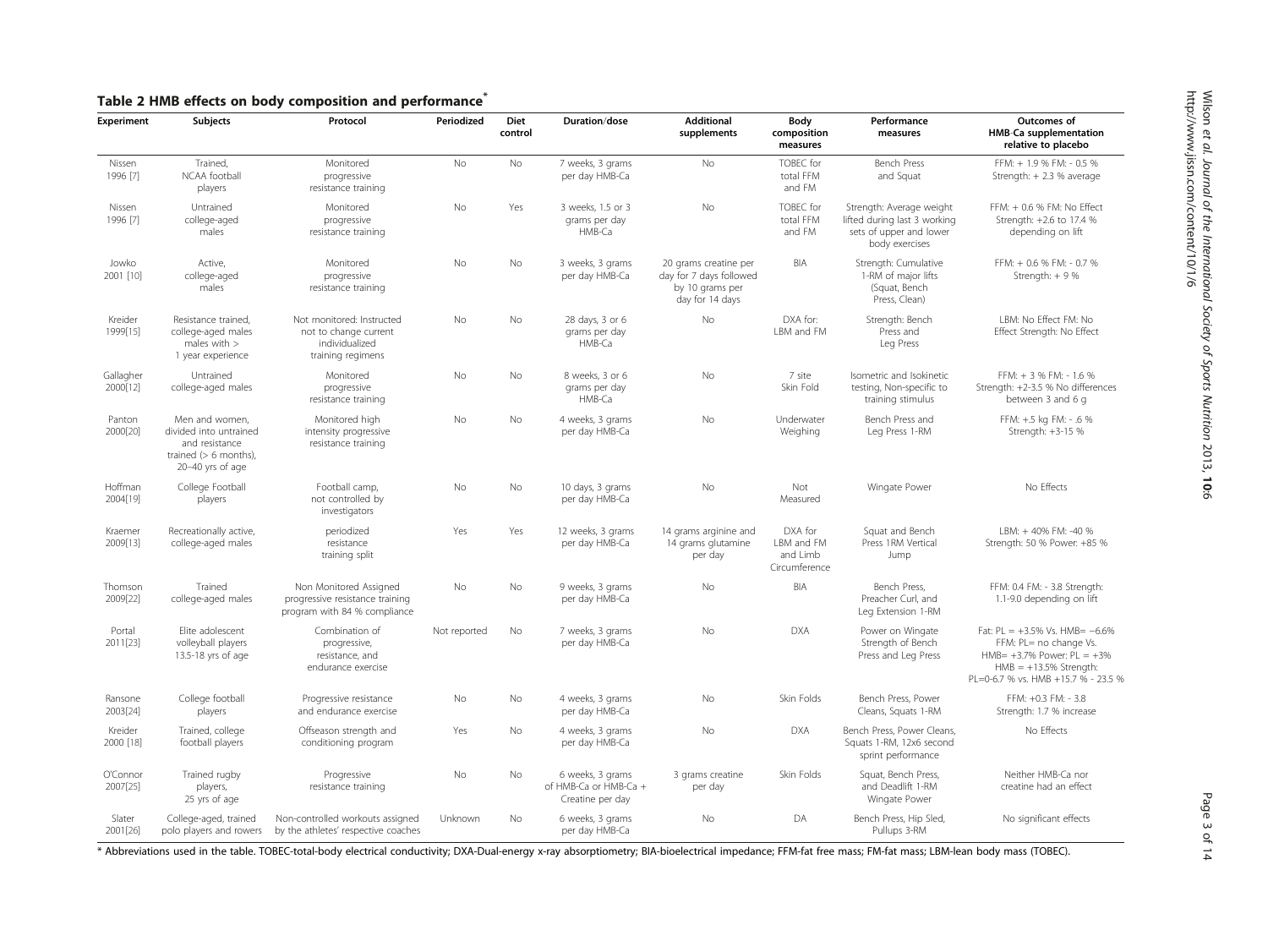discuss the current and proposed mechanisms of action of HMB.

## HMB metabolism, pharmacokinetics and retention Metabolism

HMB is naturally produced in animals and humans from the amino acid leucine [[27](#page-12-0)]. The first step in production of HMB is the reversible transamination of leucine to αketo-isocaproate (KIC) by the enzyme branched chain amino acid transferase [\[28\]](#page-12-0) (Figure 1). After leucine is metabolized to KIC, KIC is either metabolized into isovaleryl-CoA by the enzymeα-ketoacid dehydrogenase in the mitochondria, or into HMB in the cytosol, by the enzymeα-ketoisocaproate dioxygenase [\[28\]](#page-12-0). KIC is primarily metabolized into isovaleryl-CoA, with only approximately 5% of leucine being converted into HMB [\[28\]](#page-12-0). To put this into perspective, an individual would need to consume over 600 g of high quality protein to obtain the amount of leucine (60 grams) necessary to produce the typical 3 g daily dosage of HMB used in human studies [\[9](#page-11-0)]. Since consumption of this amount of protein is impractical, HMB is typically increased via dietary supplementation.

## Rate of appearance and retention between varying forms of **HMB**

As a dietary supplement, HMB has been commercially available as a mono-hydrated calcium salt, with the empirical formula Ca  $(HMB)_2$ -H<sub>2</sub>O (HMB-Ca). The magnitude and rate of appearance of HMB following ingestion is dependent on the dose, and whether or not it is

consumed with additional nutrients. Specifically, Vukovich et al. [[29](#page-12-0)] found that 1 g of HMB-Ca resulted in a peak HMB level in blood two hours following ingestion, while 3 g resulted in peak HMB levels 60 minutes after ingestion at 300% greater plasma concentrations (487 vs. 120 nmol $\cdot$ ml<sup>-1</sup>), and greater losses in urine (28% vs. 14%), for 3 and 1 g HMB-Ca ingestion, respectively. Peak HMB concentrations were also delayed by an hour and significantly lower  $(352 \text{ nmol} \cdot \text{ml}^{-1})$  when the HMB-Ca dosage was combined with 75 g of glucose. It is likely that the addition of glucose slowed gastric emptying, or improved HMB clearance. Recently a new delivery method of HMB, administered as a free acid, has been investigated [\[30\]](#page-12-0). The free acid form is called beta-hydroxy-beta-methylbutyric acid and can be designated as HMB-free acid (HMB-FA). The initial research studies have utilized HMB-FA associated with a gel, containing a buffering mechanism  $(K_2CO_3)$  that raises the pH to 4.5.

Commercially, HMB has only been available in the calcium salt form (HMB-Ca) as a powder, which has generally been supplemented in capsule form. Moreover, it was previously thought that because calcium dissociated relatively easily from HMB-Ca (10–15 minutes in the gut), there would be no difference in digestion kinetics between HMB-Ca and HMB-FA [\[31\]](#page-12-0). However, this is not the case as comparison of 0.8 g of HMB-FA to 1.0 g HMB-Ca (equivalent amounts of HMB) resulted in a doubling of peak plasma levels in one-fourth the time (30 vs. 120 minutes) in the HMB-FA compared with the HMB-Ca [[30\]](#page-12-0) (Figure [2\)](#page-4-0). Moreover, area under the curve

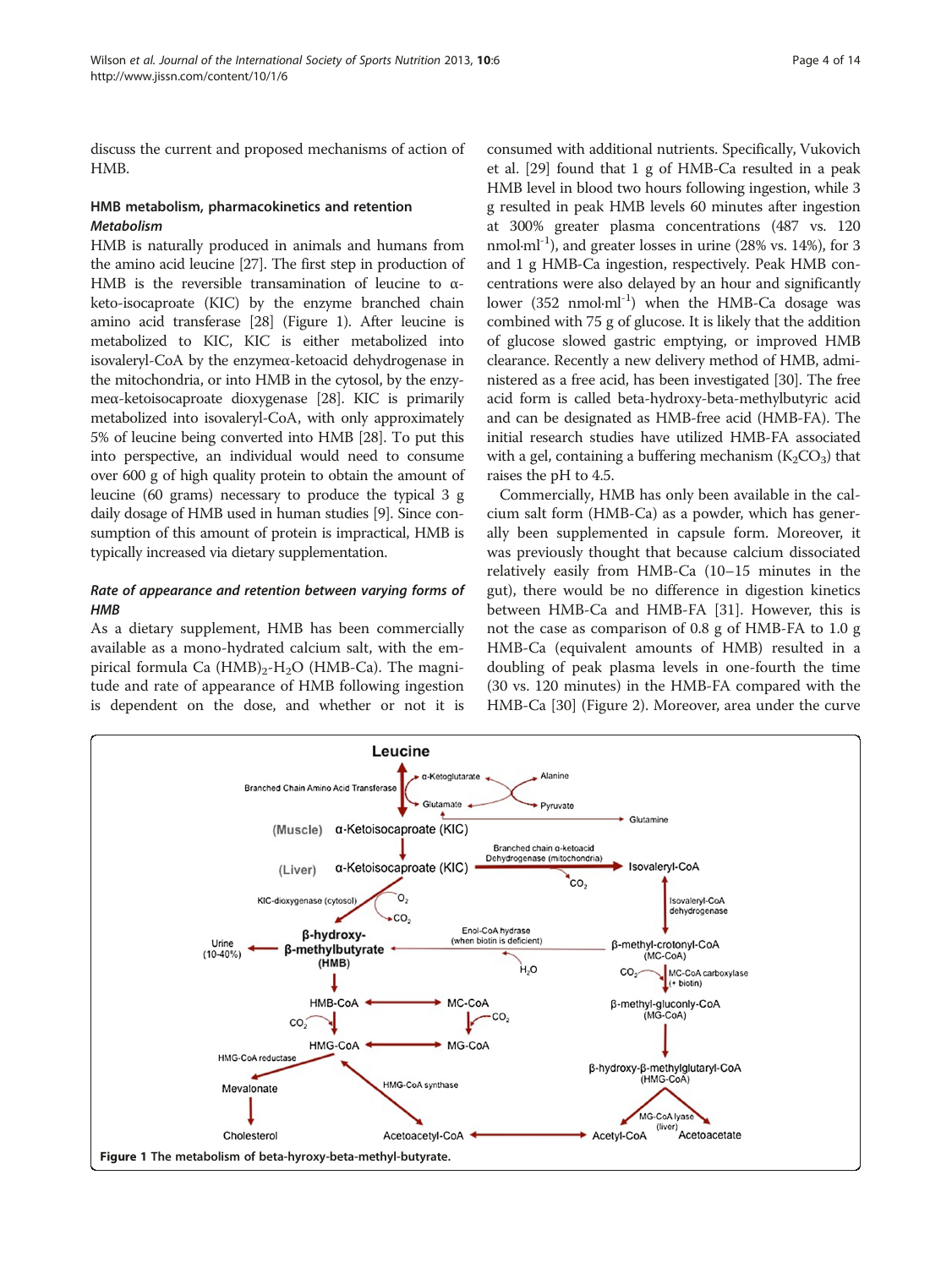<span id="page-4-0"></span>

analysis of HMB concentrations over 180 minutes following ingestion was 91-97% greater in the HMB-FA than the HMB-Ca form. The half-life of HMB in plasma when given as HMB-FA and HMB-Ca were found to be approximately three- and two and a half hours, respectively [[30\]](#page-12-0). Interestingly, even with greater peak plasma concentrations of HMB, urinary losses were not different between the two HMB forms. Perhaps the most intriguing findings were that plasma clearance, indicative of tissue uptake and utilization, was 25% greater with HMB-FA consumption compared with an equivalent HMB-CA consumption. To date, however, the majority of studies have been conducted using HMB-Ca.

## HMB safety

The safety of HMB has been widely studied [[32-36\]](#page-12-0). In a study conducted in compliance with Food and Drug Administration Good Laboratory Practice, rats consuming a diet of up to 5% HMB-CA for 91 days did not exhibit any adverse effects  $vis$  a  $vis$  clinical observations, hematology, clinical chemistry or organ weights [\[36](#page-12-0)]. This study reported no observed adverse effect levels (NOAEL) of 3.49 and 4.16  $g$ ·kg·BM<sup>-1</sup> for male and female rats, respectively [\[36](#page-12-0)]. This would be the equivalent of an 81 kg human male consuming almost 50 g HMB-Ca per day for three months with no adverse effects, based on human equivalent dosing (HED) normalized to body surface area. In humans, consumption of 6 g HMB·d<sup>-1</sup> for one month had no effect on cholesterol, hemoglobin, white blood cells, blood glucose, liver or kidney function [[33\]](#page-12-0). In addition, two meta-analyses, one with HMB supplementation alone and another with HMB supplementation combined with glutamine and arginine, have concluded that HMB is safe and does not result in any adverse effects [[34,35\]](#page-12-0). Moreover, Baier et al. [[37\]](#page-12-0) examined the effects of a 2–3 g of a daily ingestion of HMB-Ca in combination with amino acids for one year in the elderly and found that HMB consumption did not result in any changes in blood or urine markers of hepatic or renal function or blood lipids. Although the previous studies found no adverse events associated with HMB supplementation, a recent rodent study found an increase in plasma insulin after 320 mg·kg·BM<sup>-1</sup>/ $\cdot$ d<sup>-1</sup> supplementation for one month, which showed a significant increase in fasting insulin levels, suggesting a possible decrease in insulin sensitivity [\[38](#page-12-0)]. However, this finding has not been reported in any previous human study. Evidence to date indicates that that consumption of HMB is safe in both young and old populations; however, future studies examining the effects of HMB on insulin sensitivity in humans are warranted.

## The effects of HMB supplementation on skeletal muscle damage, protein breakdown, and recovery

HMB is presently thought to work by speeding regenerative capacity of skeletal muscle following high intensity or prolonged exercise [\[7](#page-11-0)]. Researchers have used a number of dependent measures to examine this attribute including serum indices of skeletal muscle damage (creatine kinase [CK], and lactate dehydrogenase [LDH]), and urinary indicators of protein breakdown (3-methyl-histidine [3-MH] and urea nitrogen) [\[10,11,17](#page-11-0)]. Perceived recovery and skeletal muscle soreness have also been investigated following training with, and without HMB supplementation [\[39](#page-12-0)]. Of the studies reviewed which investigated skeletal muscle damage and recovery (Table [1](#page-1-0)), there were a variety of supplement protocols (1 day to 6 weeks; pre vs. post exercise), age ranges (19–50 yrs), training protocols (progressive resistance vs. isokinetic dynamometer), and subject-training statuses (untrained, moderately to highly resistance trained, and endurance trained). Some studies included other supplements, such as creatine monohydrate, while others consisted of HMB alone. Diet and training were controlled in some studies, but not in others (Table [1\)](#page-1-0). For these reasons, results across studies have not been consistent.

## Effects of training status

Training status has been a variable that has received a great deal of interest in the literature. When training and/or diet are controlled, a number of studies have demonstrated that HMB can lower indices of skeletal muscle damage and protein breakdown in a dose dependent fashion in untrained populations [\[7,10,20](#page-11-0)]. For example, Nissen et al. [\[7](#page-11-0)] found that HMB blunted the rise in indicators of skeletal muscle damage and protein degradation, CK, LDH, blood and urinary urea nitrogen, and 3-MH (20-60%) after three weeks of high intensity, monitored resistance exercise. However, research indicates that in trained populations it is critical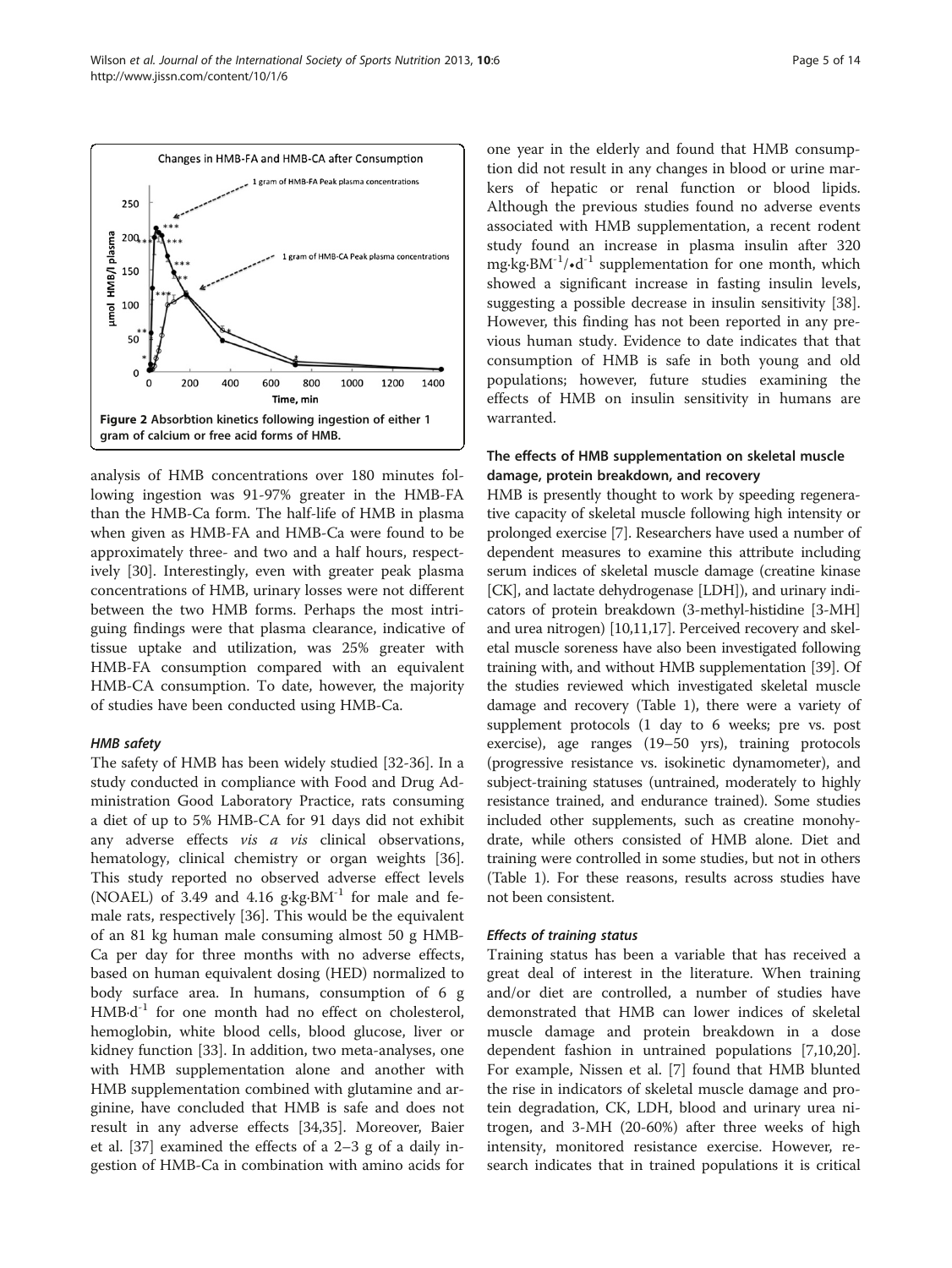that the exercise stimulus is of adequate intensity and volume to cause skeletal muscle damage [[40\]](#page-12-0). If these conditions are lacking, HMB is not likely to be efficacious [[9\]](#page-11-0). Kreider et al. [\[15](#page-11-0)] examined the effect of HMB-Ca supplementation for 28 days in resistancetrained athletes. The training protocol of this study may have affected the outcome measures of this study. Participants were instructed not to change their training intensity or volume, thus no overload throughout the duration of the study occurred. As a result, no effect of the training or HMB-Ca was observed on indices of damage. This study was the first to indicate that HMB's effects likely interact with both the exercise stimulus and the training status of the athlete. Similarly, Kreider et al. [[18\]](#page-11-0) also observed no changes in muscle catabolism after 4 weeks of HMB supplementation during a 28 day offseason conditioning program in Division 1 football players. Panton et al. [[20](#page-11-0)] followed up with a large cohort of 41 subjects of untrained and moderately trained subjects (> 6 months of resistance training experience). They found that HMB-Ca blunted the rise in CK levels independent of training status during a monitored, high intensity progressive resistance-training program. Knitter and colleagues [\[11](#page-11-0)] also found that HMB decreased skeletal muscle damage after a 20 km run in well-trained runners (> 48 km per week) as indicated by decreased CK and LDH levels after the run. Recently, Wilson et al. [[41\]](#page-12-0) investigated the effects of pre exercise administration of HMB-FA to resistance trained athletes on muscle damage, and perceived recovery following a high volume resistance training bout centered around squats, deadlifts, and bench press. They found that HMB-FA supplementation blunted the rise in CK levels and protein breakdown following a workout compared to the placebo group. Moreover, HMB-FA improved the perceived recovery score, suggesting that HMB-FA enhanced recovery.

## Duration of supplementation, dose, and timing

The duration, dosage, and timing of HMB supplementation have notably varied in the literature (Table [1](#page-1-0)). The first study to look at the duration and dose of HMB was conducted by Nissen and colleagues [\[7\]](#page-11-0). Their results indicated that HMB-Ca attenuated protein breakdown to a greater extent following two weeks of supplementation than following one week, and that HMB-Ca was not able to significantly reduce CK concentrations until the third week of training. These effects appeared to be greater when ingesting 3 g of HMB-CA compared to lower doses of the supplement (1.5 g of HMB-CA). Other investigations who have supplemented with HMB-Ca for two or more weeks have generally reported that the supplement lowers indices of skeletal muscle damage and soreness, while those supplementing for shorter periods of time have not (Table [1](#page-1-0)). These findings suggest that HMB-Ca supplementation may be optimized when ingestion begins two weeks prior to the onset of a new training period or change in training workload.

In the majority of studies, however, researchers have had subjects consume HMB-Ca with breakfast, lunch, and dinner, without any regard to how the supplement is timed relative to exercise. Currently only two studies have reported HMB's acute effects on skeletal muscle damage and recovery. Wilson et al. [\[17\]](#page-11-0) examined the acute and timing effects of an oral 3 g bolus of HMB-Ca supplement on 16 untrained males using a unilateral, isokinetic leg extension based training protocol. These researchers found that HMB-Ca consumed 60 minutes prior to exercise prevented a significant rise in LDH, and tended to decrease soreness of the quadriceps relative to either the HMB-Ca supplement consumed following exercise, or a placebo supplement given prior to exercise.

Collectively these findings lead us to suggest the following: HMB supplementation appears to speed recovery in untrained and trained individuals if the exercise stimulus is high intensity, and/or high volume in nature. For untrained individuals this would likely occur with the introduction of most exercise regimens; however, in a trained population the exercise stimulus will likely need to center on free weights and compound movements. In regards to optimizing HMB supplementation, it appears that HMB has both acute and chronic effects. HMB's acute effects likely depend upon supplementation pre-exercise. If taking HMB-Ca, the recommendation would be to consume 3 g, at least 60 minutes prior to intense exercise. If consumed with glucose it may need to be taken as long as two hours prior to training. HMB in the HMB-FA form may have an overall faster and greater effect based upon the rise in plasma levels. Thus, athletes could consume the supplement in HMB-FA form 30–60 minutes prior to exercise. Finally, in order to optimize HMB's chronic effects, the recommendation would be to consume 3 g daily, divided into three equal servings for a minimum of two weeks prior to a potentially damaging skeletal muscle event.

## The effects of HMB supplementation on skeletal muscle hypertrophy in healthy untrained and trained adults

HMB's effects on skeletal muscle mass, strength, and hypertrophy have been studied in exercising humans for nearly two decades [\[7,9](#page-11-0)]. Similar to its reported effects on skeletal muscle damage, a wide range of subject populations (untrained vs. resistance trained; male vs. female) and training protocols (Table [2](#page-2-0)) have been examined. Training protocols have varied in duration (10 days to 12 weeks) [\[13,19](#page-11-0)], periodization scheme [[13,](#page-11-0)[42](#page-12-0)]), and training modalities (machines and free weights [[22\]](#page-11-0) vs. free weights only [[42\]](#page-12-0)) (Table [2\)](#page-2-0). To confound the situation further, some researchers have designed and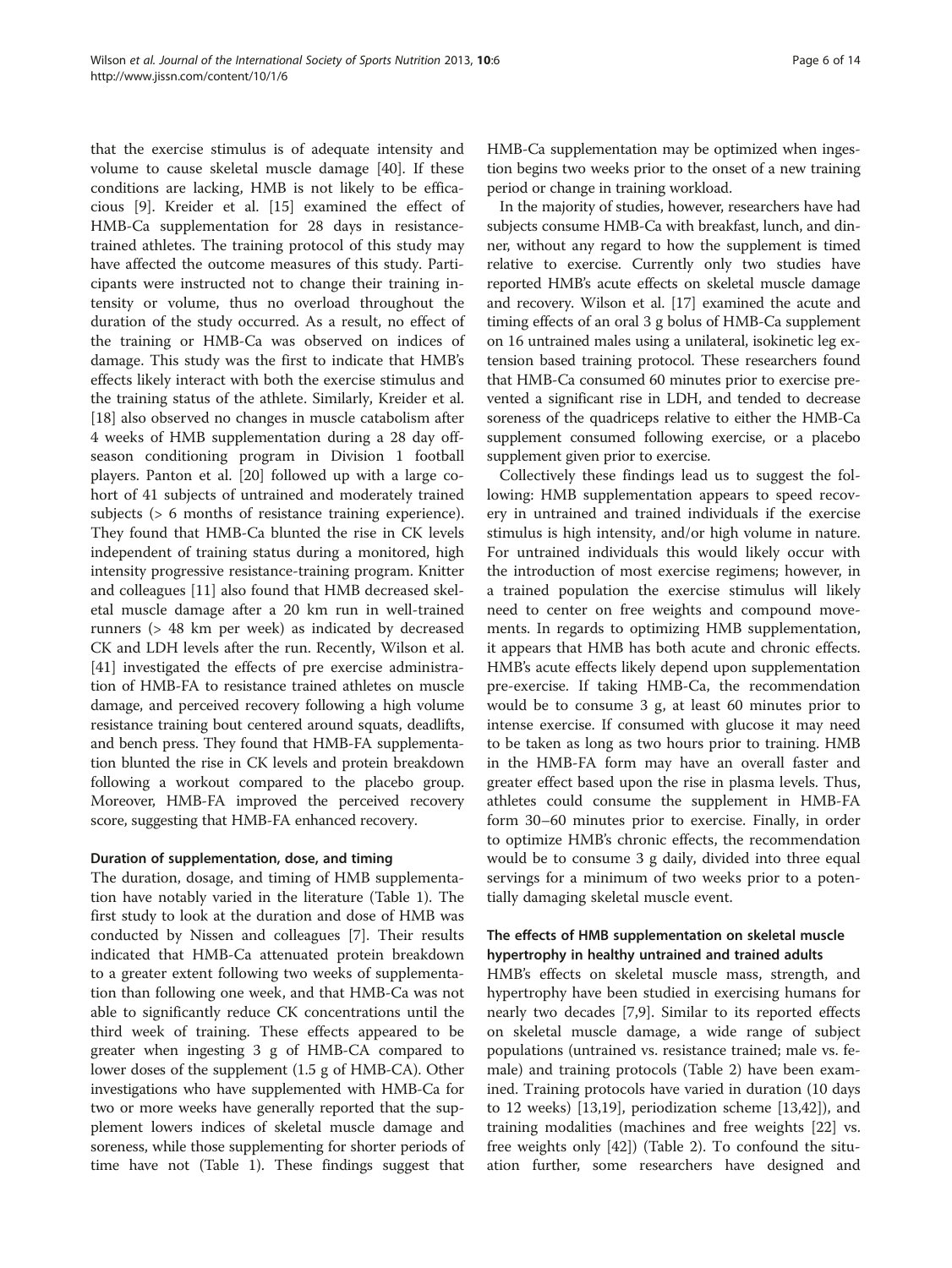monitored the resistance-training protocol [\[7,13,20](#page-11-0)], while others have left it up to subjects to train on their own [\[15,22](#page-11-0)]. In other cases, subjects have participated in unspecified training protocols reportedly provided by various team coaches or training camps [\[19,](#page-11-0)[26\]](#page-12-0). In addition, studies have provided a variety HMB doses ranging from 1.5 to 6 g daily [\[7,12](#page-11-0)]. Moreover, some studies have supplemented HMB along with creatine monohydrate [\[10](#page-11-0)[,43\]](#page-12-0) or arginine and glutamine [\[13](#page-11-0)]. Further, some researchers have controlled for diet [[13,](#page-11-0)[42\]](#page-12-0), while the majority have not [[10](#page-11-0),[12,19,22](#page-11-0)[,34](#page-12-0)]. Lastly, the outcome measures for indices of skeletal muscle mass have varied from less accurate indirect indices (skin fold and bioelectrical impedance measures) [[10,12,22\]](#page-11-0), to dual x-ray absorptiometry  $(DXA)$  [[13\]](#page-11-0) to determine fat free mass (FFM) and LBM, respectively. Thus, in order to make any overall conclusions on HMB's effectiveness, the validity and reliability of each of these measures needs to be considered.

## Training status and its interaction with variation of training load and duration of training protocol Untrained individuals

In both trained and untrained individuals the majority of studies using HMB have lasted four weeks or less (Table [2](#page-2-0)). In untrained individuals supplementation with HMB has been demonstrated to increase FFM, as well as strength in as little as three weeks [[7,10\]](#page-11-0). These findings are not surprising if HMB operates through speeding recovery of damaged skeletal muscle tissue [[7,10,20\]](#page-11-0). In particular, research indicates that the initial weeks of training result in the highest magnitude of damage in an untrained population [\[40,44](#page-12-0)] (Table [2](#page-2-0)). Research supports that rate of improvement in novice lifters decline as their training experience increases, [[45](#page-12-0)], however, the majority of studies using HMB were not periodized. For these reasons HMB's magnitude of effect over a placebo in novices only slightly increases when analyzing results over eight weeks [[12](#page-11-0)] versus three to four weeks utilizing a linear resistance training model [\[7,10](#page-11-0)]. Finally, in untrained individuals it appears that 3 g of  $HMB-d^{-1}$  produces greater gains than 1.5 g of  $HMB-d^{-1}$  [[7\]](#page-11-0); though, 6 g of HMB·d-1 was not shown to further increase HMB's effectiveness over 3 g of  $HMB \cdot d^{-1}$  [\[12\]](#page-11-0). However, only one study has examined a daily dose of 6 g HMB, therefore no definitive recommendation on (upper limit) dosing can be provided until additional research is conducted.

According to the available science, the effectiveness of HMB appears to be optimized under conditions of continually changing loading patterns [[9\]](#page-11-0). Specifically, Kraemer and colleagues [[13\]](#page-11-0) had recreationally active, but not resistance-trained, individuals participate in a 12-week, periodized training program. Subjects were randomly assigned to 3 g daily of an HMB-Ca supplement

that contained 14 g glutamine and 14 g arginine, or a placebo in a double-blinded manner. The training program consisted of three constantly changing loading patterns targeting a strength, hypertrophy, and strength endurance continuum. Moreover, these researchers controlled for subjects' diets, and monitored every training session. Results showed that these previously untrained subjects in the HMB-Ca group experienced greater gains in LBM  $(+ 3.5 \text{ kg}$  in placebo vs.  $+ 9 \text{ kg}$  HMB-Ca), and squat strength (+29 kg in placebo vs. + 46 kg in HMB-Ca ).

## Trained individuals

The rate of adaptation in strength, power, and hypertrophy in trained and untrained individuals markedly differs. For example Ahahtanin et al. [[46\]](#page-12-0) found that 21 weeks of resistance training resulted in 21% and 4% increases in strength in untrained and highly strength trained athletes, respectively. In these subjects, HMB appears to augment adaptations following unaccustomed high intensity training protocols. Because the rate of adaptation is markedly slowed in trained populations it is likely that HMB's effects in this population will be optimized over longer duration protocols (>6 weeks). For example, the majority of studies in trained individuals lasting six weeks or less found little to no significant differences with HMB-Ca compared to a placebo [[15,18,19,](#page-11-0)[26\]](#page-12-0). However, those lasting longer than six weeks generally elicited positive effects in strength, and FFM [\[7,22](#page-11-0)[,42\]](#page-12-0).

The capacity of a training protocol to provide a novel training stimulus may be critical to consider when studying HMB. To date, the majority of studies have been linear in nature, and not monitored by the investigator (Table [2\)](#page-2-0). The first study conducted in trained individuals lasted 28 days, and subjects were instructed to maintain their normal training protocols [\[15](#page-11-0)]. Neither the placebo nor HMB-Ca supplementation resulted in increases in CK or strength, thus suggesting that HMB may not work without a novel training stimulus. Following this study, Slater et al. [\[26\]](#page-12-0) recruited trained water polo and rowing athletes. For this study the training protocol lasted six weeks, and again was not controlled by the investigators; however, the athletes were under the supervision of their respective strength coaches. As such, subdivisions of athletes in this protocol each experienced variable training stimuli making it extremely difficult to determine any direct effects of HMB supplementation. For this reason, no effects of HMB-Ca were noted.

The most recent study using HMB-Ca was conducted by Thomson and colleagues [[22\]](#page-11-0). These researchers supplemented individuals with reportedly one year or more of resistance training experience with 3 g of HMB-Ca or a placebo while performing a linear (periodized) resistance-training program. Subjects were asked to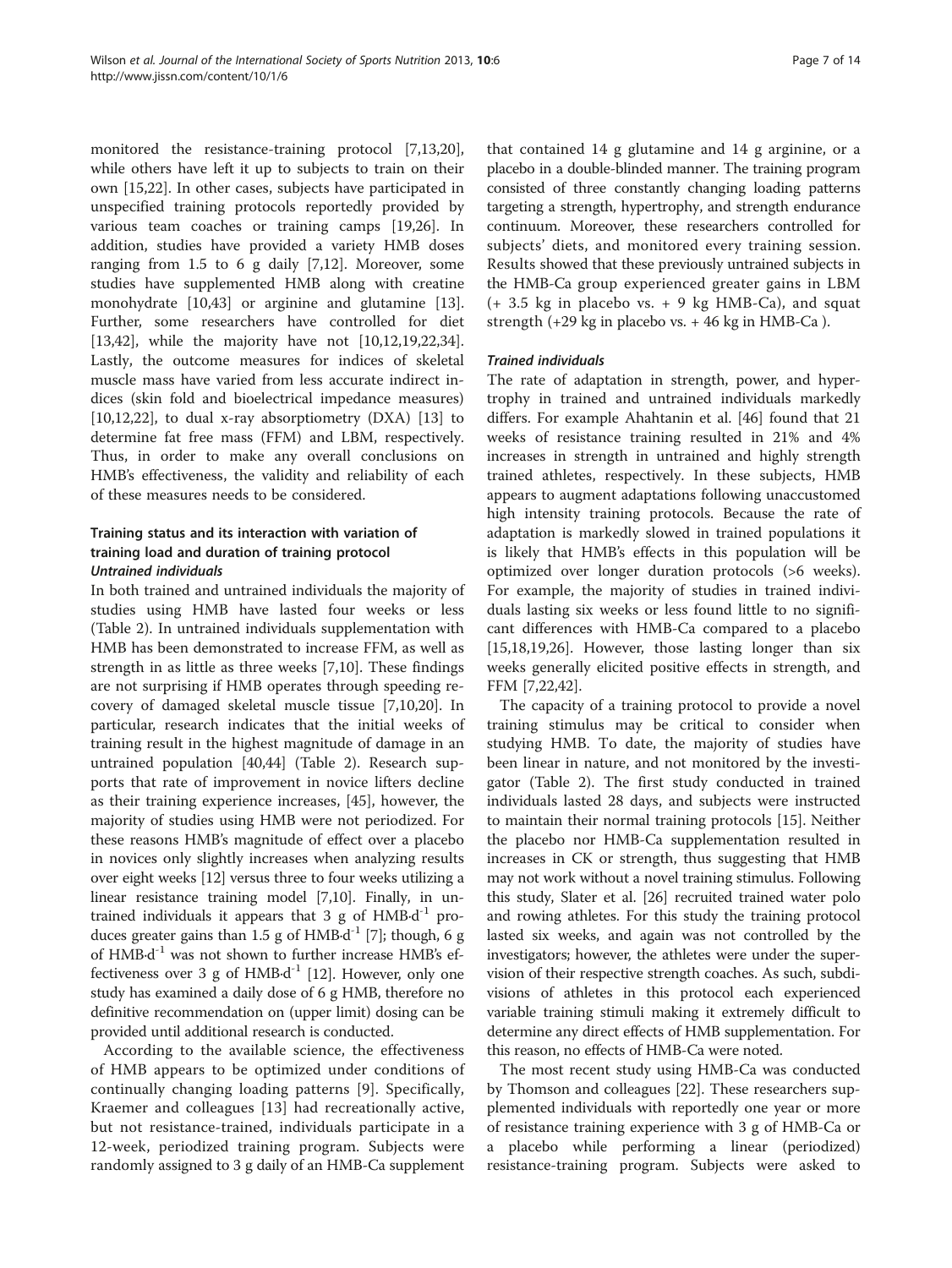follow the program for nine weeks; however, they were not monitored. Subject compliance to the training program was on average  $84 \pm 22\%$ . These last two points are critical to analyze for two reasons. First, a 20% lack of compliance lowers overall training frequency, which decreases the probability of optimizing HMB's effects on recovery rate. Second, research demonstrates that directly supervised, heavy-resistance training results in a greater rate and magnitude of training load increases in resistance-trained individuals[\[47](#page-12-0)]. Moreover, supervised training results in greater maximal strength gains compared with unsupervised training [[48](#page-12-0)]. For this reason it is likely that the training stimulus and frequency in this nine week study did not exploit HMB's capacity to speed recovery under maximal, and constantly varying training stimuli. An additional confounding variable in this study was that skeletal muscle hypertrophy (FFM) was estimated from bioelectrical impedance, which has been demonstrated to have high variability [[49](#page-12-0)]. Finally, the outcome strength measures were single joint movements (e.g., biceps curl and leg extension). If HMB increases overall lean mass, it may have been more appropriate to select multi-joint, structural exercises such as the squat and/or bench press. However, even with these limitations nine weeks of HMB-Ca supplementation resulted in small, but statistically significant decreases in FM, and increases in FFM and strength.

To date, few studies have examined monitored resistance training in trained athletes [\[7](#page-11-0),[18,20](#page-11-0)[,42](#page-12-0)]. Of these, only one exceeded six weeks in duration. The first was conducted by Kreider et al. [[18\]](#page-11-0) who examined the effects of four weeks of HMB supplementation during a supervised offseason strength and conditioning program in college football players and observed no changes in lean mass or strength. However, Panton et al. [\[20](#page-11-0)], examined the effects of four weeks of HMB supplementation during resistance training in 36 women and 39 men (20–40 yrs) with varying levels of training experience. Their training protocol consisted of very high intensity loads (>80 % 1-RM) which were consistently adjusted as subject tolerance for a given weight increased. Due to the high intensity nature of the protocol, the HMB-Ca group showed greater decreases in body fat compared with placebo supplementation (−1.1 % vs. -0.5%, respectively); increases in bench press strength (7.5 kg vs. 5.2 kg, respectively); and LBM (1.4 kg vs.0.9 kg, respectively). These changes were independent of training experience. Moreover, Nissen et al. [[7\]](#page-11-0) conducted a seven week high intensity (>80% 1-RM) training study in individuals who could bench press ≥ 135 kg and squat greater than 1.5 times their bodyweight and found that subjects supplemented with HMB-Ca gained an average of 4.5 kg more on their bench press and 3.2 kg more on their squat when compared to the placebo supplemented subjects.

Collectively the findings presented in Table [2](#page-2-0) lead us to the following conclusions: 1) in untrained individuals, HMB can enhance muscle hypertrophy and dynamic strength in as little as three weeks; however, 2) for trained individuals it is important to realize that adaptations occur at a slower rate than in untrained individuals [\[46\]](#page-12-0). For this reason, HMB will likely be most beneficial over longer training durations (> 6 weeks) in trained individuals. HMB supplementation has been demonstrated to result in modest increases in strength during unsupervised, resistance training programs greater than six weeks in duration. Presently, available literature suggests 38 mg·kg·BM<sup>-1</sup>daily, divided into two to three servings provides an adequate amount of HMB to enhance adaptive processes in muscle. However this prescription is far from refined, as no research has investigated the optimal dosage of HMB per serving to optimize protein balance. Research has also not focused on the ideal distribution (e.g. number of times HMB should be consumed per day) needed to optimize HMB's effects. Finally, more research needs to be done comparing HMB-FA to HMB-Ca. Supplementation with HMB-FA has been shown to increase HMB levels to a greater and more rapid peak in blood than supplementation with HMB-Ca. The HMB is also retained to a greater extent as well. It is plausible that these differences may augment the effects of HMB-Fa on overall adaptive processes.

## HMB in athletes training in an energy restricted state

The effects of HMB supplementation on regenerative capacity and fat metabolism make it a unique candidate for a number of special situations in which skeletal muscle wasting is indicated. One situation in particular concerns caloric (energy) restriction. Restricting calories prior to competition is commonly used by bodybuilders and those in weight-classified sports. However, research demonstrates that calorie restriction can cause decreases in lean mass and exercise performance [[50\]](#page-12-0). In a recent study [[50\]](#page-12-0) on female judo athletes who were calorically restricted for three days, body weight and body fat percentage were significantly decreased in the subjects consuming HMB-Ca compared to the control group. There were also trends for HMB to have positive effects on LBM, which tended to decrease more in the control group (−1.6%) than in the HMB group (−0.5%). Peak power decreased by nearly 11% in the control group compared to only 5% in the HMB group. These findings suggest that individuals who are moderately calorically restricted may augment fat loss and prevent declines in LBM by supplementing with HMB.

HMB supplementation in youth and adolescent populations Research in infants using HMB has yet to be done using human models. However, there is recent epigenetic data in animal models to suggest that HMB given during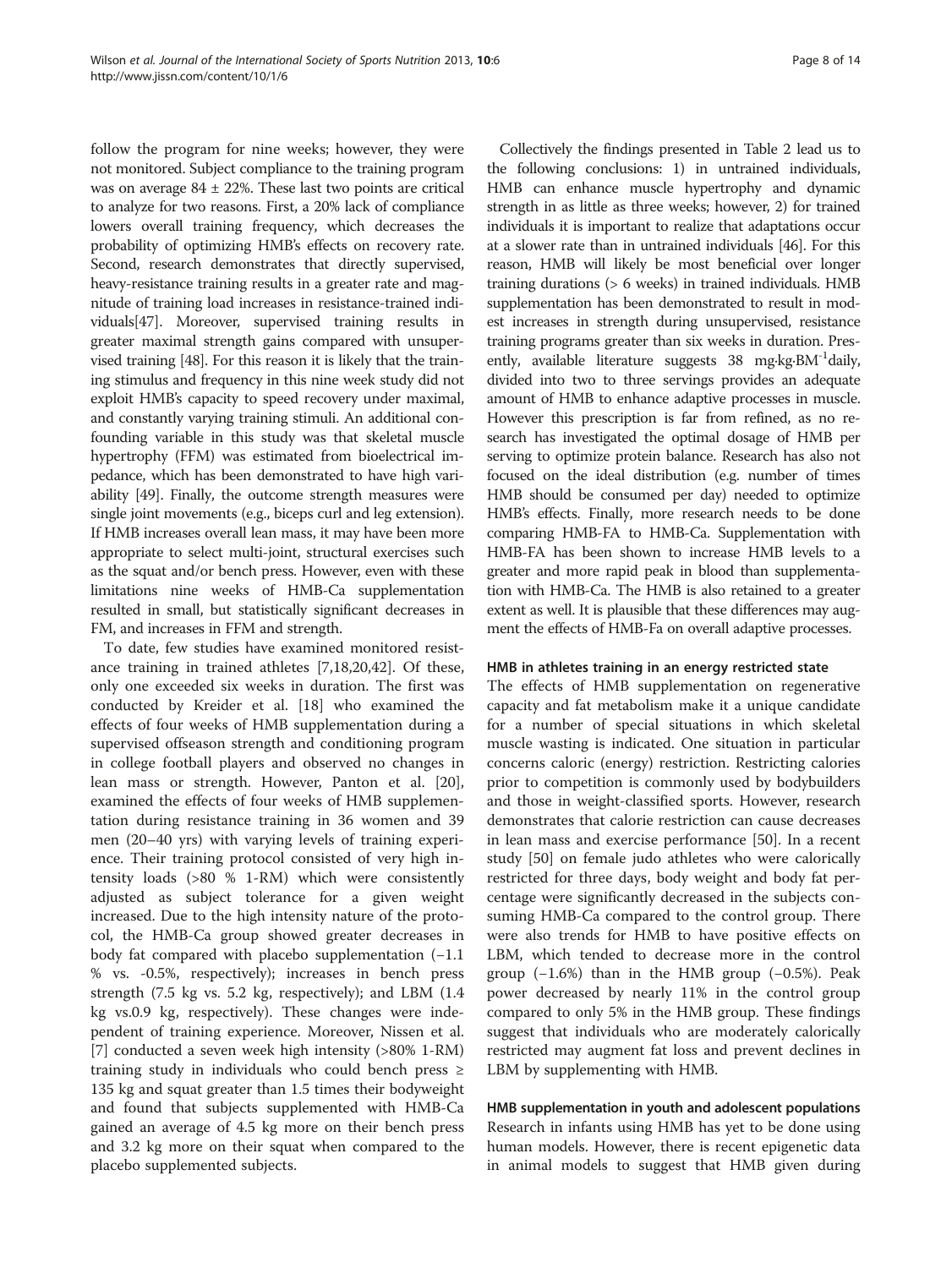pregnancy can result in prenatal programming of skeletal muscle tissue. Specifically, maternal supplementation of HMB during pregnancy resulted in greater weight and lean mass gain in piglets than those not under maternal treatment [\[51\]](#page-12-0). Moreover, research in growing, preadolescent rats suggests that HMB supplementation was able to stimulate skeletal muscle hypertrophy in the extensor digitorum longus and soleus muscles [\[52\]](#page-12-0), and that HMB was able to increase the mTOR and phosphorylation of p70S6K in the EDL muscle [\[52](#page-12-0)].

There is very little research examining the effects of HMB in human adolescent populations. However, this population may be an ideal model for HMB supplementation as resources required to augment their training adaptations compete with resources needed for normal growth of organs, bones, and muscle tissue [\[53-55](#page-12-0)]. HMB assists in recovery in challenging situations, and therefore may be beneficial to younger populations. In a recent study the effects of 3 grams per day of HMB-Ca on male and female elite adolescent (13–18 yrs) volleyball players during the first seven weeks of their training season was investigated [[56](#page-12-0)]. Their results demonstrated that FFM increased in the HMB-Ca supplemented group, but not placebo supplemented group. Moreover FM declined (−6.6 %) in the HMB-Ca supplemented, but not placebo supplemented group (+3.5 %). In addition, Wingate test peak power, and upper- and lower-body strength were greater with HMB-Ca supplementation. No changes in hormone status (testosterone, cortisol, IGF-1, growth hormone) or inflammatory mediators (IL-6 and IL-1 receptor antagonist) occurred with HMB-Ca supplementation.

## HMB supplementation in aging and masters athletes

Skeletal muscle loss is a part of the aging process and approximately 30% of skeletal muscle mass is lost be-tween the 5<sup>th</sup> and 8<sup>th</sup> decades of life [[57\]](#page-12-0). This reduction in skeletal muscle mass occurs for several reasons, including maintaining a sedentary lifestyle, malnutrition, insulin resistance, oxidative stress, and alterations in skeletal muscle metabolism and repair (as reviewed by Kim et al. [[58\]](#page-12-0)). In addition, the elderly exhibit impaired anabolic and anti-catabolic responsiveness to resistance exercise and amino acid feeding, termed anabolic resistance [\[59\]](#page-12-0). Anabolic resistance can be overcome by supplementation of leucine, and it has been hypothesized that this may be due to the conversion of leucine to HMB [\[52\]](#page-12-0). These data suggest a potential benefit of HMB supplementation in aging individuals [\[58,60\]](#page-12-0).

Studies have investigated the effects of nutritional supplements containing HMB, without an exercise intervention, on skeletal muscle mass in the elderly (reviewed by [[61](#page-12-0)]). Flakoll et al. [[62](#page-12-0)] investigated the effects of 12 weeks of either HMB, arginine and lysine supplementation or placebo supplementation in 50 elderly subjects and

observed an increase in LBM, leg strength, handgrip strength, and a decreased "timed up and go" test time in the HMB-supplemented group compared to the placebosupplemented group. Baier et al. [[37](#page-12-0)] investigated the effects of one year of either HMB, arginine, and lysine supplementation or control supplementation in 77 elderly subjects over 65 years of age and observed significant increases in lean mass in the HMB-supplemented group and no change in lean mass in the control-supplemented group. Moreover, an increased rate of protein turnover in the HMB group and a decreased rate of protein turnover in the placebo group were observed after both three and 12 months of supplementation. In addition to the beneficial effects of HMB on skeletal muscle, HMB supplementation may also have effects on body fat. Wilson et al. [[63](#page-12-0)] investigated the effects of 16 weeks of HMB supplementation in aged rats and found that body fat mass, as measured by DXA, increased by nearly 50% from young to middle age, and that HMB supplementation prevented this gain in body fat with aging. Moreover, these researchers also found that HMB supplementation was able to prevent the loss of skeletal muscle fiber size in very old as compared to young rats. These studies suggest that HMB alone can decrease body fat and increase skeletal muscle mass and strength in aging populations.

The efficacy of HMB supplementation in conjunction with a strength-training program has also been investigated in aging populations. Vukovich et al. [\[64\]](#page-12-0) compared the effects of eight weeks of either HMB or placebo supplementation on body composition and strength in 70 year old men and women performing a strength training program. A trend (p=0.08) towards an increase in lean mass was observed in the HMB-supplemented group, while no change was observed in the placebo-supplemented group. However, it should be noted that body composition was measured with skinfold calipers in this study. The HMBsupplemented group also had an approximate 8% decrease in fat mass. Upper and lower body strength increased by 15-20%; however, there was no difference in strength changes between the groups. While the differences observed were not statistically different with HMB supplementation, it should be noted that the training protocol in this study consisted of 2 sets of 8–12 repetitions 2 days per week. Thus, this particular study suggests that in previously untrained older adults the use of HMB may not provide any further benefit than training alone. Considering the paucity of available research on HMB ingestion and resistance exercise in older adults, additional investigations are warranted.

## HMB improves indices of aerobic performance, fat loss, and energy metabolism

While HMB has long been touted as an anti-catabolic agent that may aid recovery and improve performance,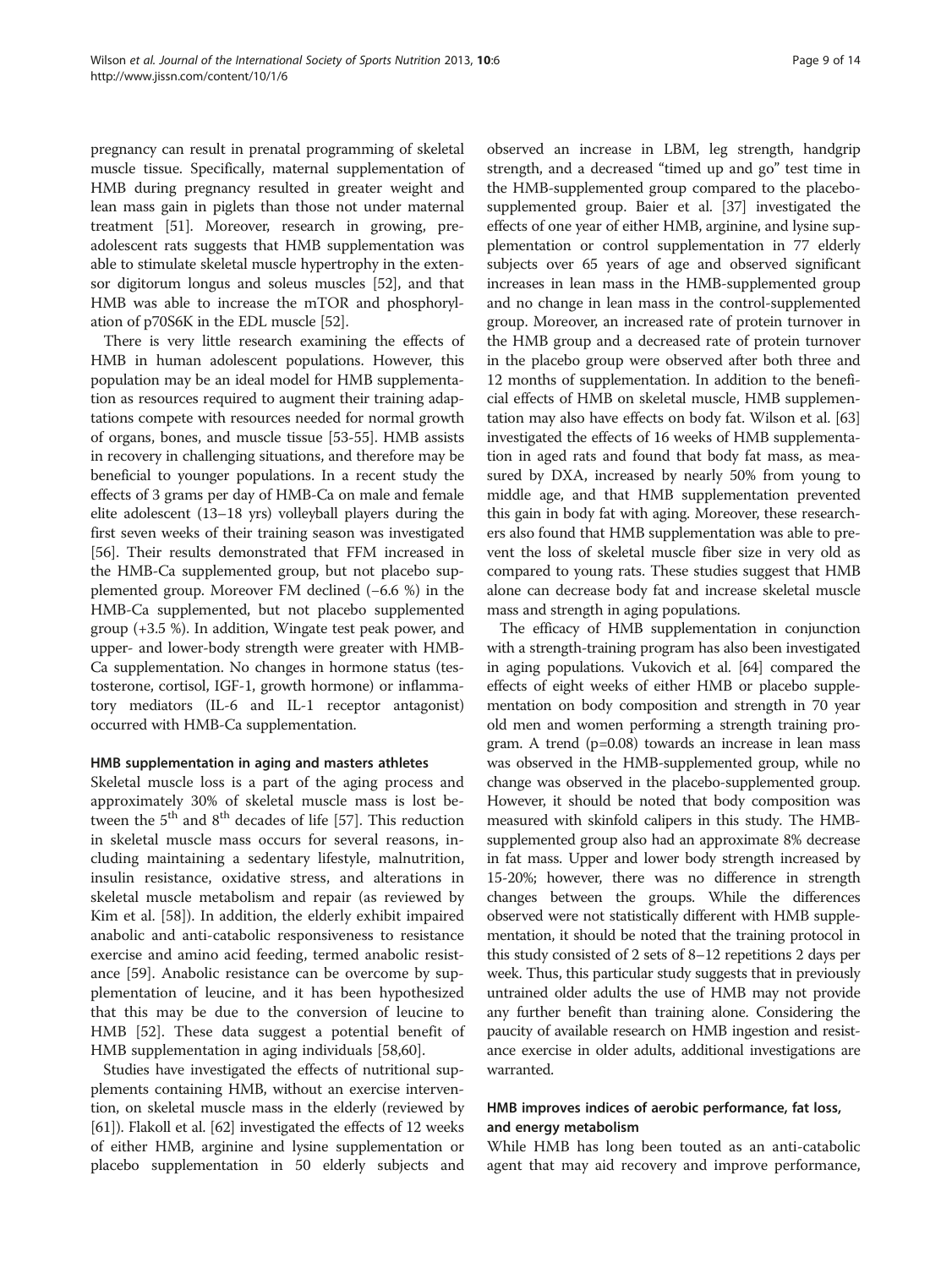recent evidence has identified additional metabolic benefits of HMB supplementation related to energy metabolism. This section will discuss how HMB may improve aerobic performance as well as increase fat loss and mitochondrial biogenesis, and the purported mechanisms of action underlying these benefits.

Previous studies have demonstrated the potential benefits of HMB for aerobic athletes. For instance, Vukovich and Dreifort [\[65\]](#page-12-0) investigated the effects of HMB supplementation on peak oxygen consumption (VO<sub>2</sub>peak) and the onset of blood lactate accumulation (OBLA) in eight endurance-trained master-level competitive cyclists having an average training volume of 300 miles per week. Participants performed a graded cycle ergometer test until exhaustion. All participants performed three 2 week supplementation protocols consisting of either 3 g of HMB-Ca, 3 g of leucine, or a placebo daily, while continuing their normal training volume. Results from the graded exercise test indicated that HMB supplementation increased the time to reach  $VO<sub>2</sub>peak$  (8%), while leucine and the placebo did not. The  $VO<sub>2</sub>$  at 2 mM blood lactate (OBLA) increased with HMB (9.1%) and leucine (2.1%) supplementation, but did not change with placebo supplementation.

The mechanisms for these benefits of HMB on aerobic performance and fat loss are poorly understood. However, recent evidence demonstrated that HMB supplementation improves fatty acid oxidation, adenosine monophosphate kinase (AMPK), Sirt1 (Silent information regulator transcripts) and Sirt3 activity in 3T3-L1 adipocytes and in skeletal muscle cells [[66\]](#page-13-0). To elaborate, the Sirt proteins belong to a class of NAD+− dependent protein deacetylases involved in energy metabolism, which sense energy balance through changes in the NAD+/NADH ratio. Sirt proteins modify the acetylation level of histones and proteins [\[67\]](#page-13-0). Adenosine mono-phosphate protein kinase (AMPK) is also a sensor of energy balance, but does so through changes in AMP/ATP ratios [\[68\]](#page-13-0). Collectively, these proteins act to improve mitochondrial biogenesis, fat oxidation, energy metabolism, and the reactive oxygen defense system [[67-69](#page-13-0)]. Consequently, this recent evidence has shown that HMB supplementation increases mitochondrial biogenesis and fat oxidation [\[70](#page-13-0)].

Exactly how HMB induces changes in Sirt proteins, AMPK, and mitochondria remains unclear. However, these results could have implications for obesity, insulin resistance, and diabetes, as well as for athletes seeking to improve body composition and aerobic performance.

## Proposed mechanisms of action

Skeletal muscle protein turnover is the product of skeletal muscle protein synthesis and skeletal muscle protein degradation [\[71\]](#page-13-0). When protein synthesis exceeds protein degradation, there is a net synthesis of skeletal muscle protein. However, when protein degradation exceeds protein synthesis, there is a net breakdown of skeletal muscle protein. HMB has been shown to affect both protein synthesis and degradation pathways in skeletal muscle and the effect of HMB on these pathways is summarized below and in Figure [3](#page-10-0).

#### Protein synthesis

HMB has been shown to stimulate protein synthesis in skeletal muscle [\[72](#page-13-0)]. This has been hypothesized to occur through stimulation of mTOR, a protein kinase responsive to mechanical, hormonal, and nutritional stimuli. Mammalian target of rapamycin has a central role in the control of cell growth, primarily by controlling mRNA translation efficiency [[6\]](#page-11-0). Indeed, previous studies have observed that HMB supplementation increases phosphorylation of mTOR and its downstream targets ribosomal protein S6 kinase (S6K) and eukaryotic initiation factor-4 binding protein-1 (4EBP1) [\[73,74](#page-13-0)].

The growth hormone (GH) and insulin-like growth factor 1 (IGF-1) axis may also play a key role in the stimulation of protein synthesis, and it is possible HMB may stimulate protein synthesis through changes in the activity of GH/IGF-1 axis. Gerlinger-Romero et al. [[75](#page-13-0)] observed an increase in pituitary GH mRNA and protein expression after one month of HMB supplementation. Moreover, liver IGF-1 mRNA and serum IGF protein levels were also increased in the HMB-supplemented rats; however, this occurred without an increase in skeletal muscle IGF-1. In contrast, an increase in skeletal muscle insulin-like growth factor-1 (IGF-1) has been observed after HMB treatment of chicken and human myoblasts [[76](#page-13-0)]. Taken together, these results suggest that HMB may affect GH/IGF-1 axis signaling; however, the effect on skeletal muscle protein synthesis requires more investigation. It is possible that the GH/IGF-1 axis signaling may require a large change in plasma HMB levels. At this point, it is not clear whether a threshold response to a specific concentration of plasma HMB exists. This certainly merits further investigation.

## Skeletal muscle regeneration

In addition to the direct effects on protein synthesis, HMB has been shown to affect satellite cells in skeletal muscle. Kornaiso et al. [\[76](#page-13-0)] cultured myoblasts in a serum-starved state to induce apoptosis. When myoblasts were cultured with HMB, the mRNA expression of myogenic regulatory factor D (MyoD), a marker of cell proliferation, was increased in a dose responsive manner. Moreover, the addition of various concentrations of HMB  $(25-100 \text{ µg/ml})$ to the culture medium for 24 hours resulted in a marked increase of myogenin and myocyte enhancer factor-2 (MEF2) expression, markers of cell differentiation. As a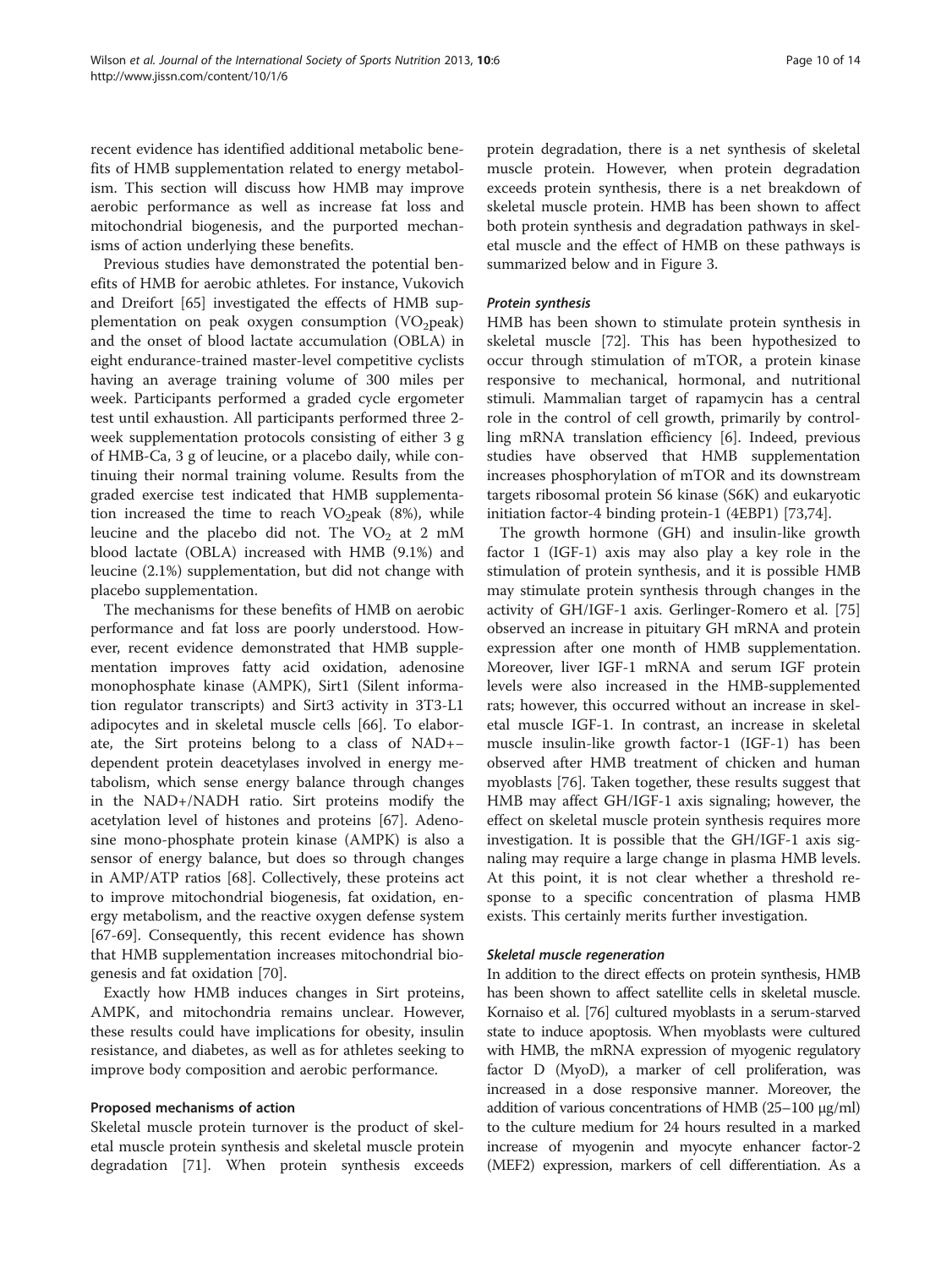<span id="page-10-0"></span>Wilson et al. Journal of the International Society of Sports Nutrition 2013, 10:6 Page 11 of 14 http://www.jissn.com/content/10/1/6



result, there was a significant increase in the number of cells, suggesting a direct action of HMB upon the proliferation and differentiation of myoblasts.

#### Skeletal muscle proteolysis

Skeletal muscle proteolysis is increased in catabolic states such as fasting, immobilization, aging, and disease [[77\]](#page-13-0). HMB has been shown to decrease skeletal muscle protein degradation both in vitro [\[72,73\]](#page-13-0) and in vivo [[78\]](#page-13-0). The mechanisms whereby HMB affects skeletal muscle protein degradation are described below.

The ubiquitin-proteasome system is an energydependent proteolytic system that degrades intracellular proteins. The activity of this pathway is significantly increased in conditions of exacerbated skeletal muscle catabolism, such as fasting, immobilization, bed rest and disease [[77\]](#page-13-0). Therefore, inhibition of this proteolytic system could explain the attenuation of skeletal muscle protein losses observed during treatment with HMB. Indeed, HMB has been shown to decrease proteasome expression [[72](#page-13-0)] and activity [[72,78](#page-13-0)-[80\]](#page-13-0) during catabolic states, thus attenuating skeletal muscle protein degradation through the ubiquitin-proteasome pathway.

Caspase proteases induce skeletal muscle proteolysis through apoptosis of myonuclei and are commonly upregulated in catabolic states. However, HMB has also been shown to attenuate the up-regulation of caspases, reduce myonuclear apoptosis in catabolic states, such as skeletal muscle cells cultured with large concentrations of inflammatory cytokines [\[81\]](#page-13-0), and skeletal muscle unloading [\[82](#page-13-0)]. Thus, in addition to its effects on the ubiquitin-proteasome pathway, HMB may also attenuate skeletal muscle protein degradation through inhibition of caspase activity.

## Summary of mechanisms

HMB has been shown to result in a net positive balance of skeletal muscle protein turnover though stimulation of protein synthesis and attenuation of protein degradation.

HMB induces protein synthesis through up-regulation of the mTOR pathway while HMB attenuates protein degradation through attenuation of the ubiquitin-proteasome pathway and caspase activity. Moreover, HMB stimulates skeletal muscle satellite cell activation and potentially increases skeletal muscle regenerative capacity.

## Conclusions

High intensity resistance training is essential for athletes seeking to add strength and hypertrophy. However, high intensity resistance training that results in skeletal muscle damage may take a number of days to recover from; in this case, overall training frequency may be reduced. HMB appears to speed recovery from high intensity exercise. These effects on skeletal muscle damage appear to be reliant on the timing of HMB relative to exercise, the form of HMB, the length of time HMB was supplemented prior to exercise, the dosage taken, as well as the training status of the population of interest. In particular, the supplement should be taken at 1–2 grams 30–60 minutes prior to exercise if consuming HMB-FA, and 60–120 minutes prior to exercise if consuming HMB-Ca. Finally, it is likely that HMB will work ideally if consumed at a dosage of 3 grams for two weeks prior to a high intensity bout that induces muscle damage.

HMB appears to interact with the training protocol utilized, as well as the experience of the athlete. In untrained individuals, low volume, high intensity resistance training will cause enough skeletal muscle tissue disruption to benefit from HMB supplementation. In addition to speeding recovery from high intensity exercise, HMB may assist athletes in preventing loss of lean body mass in catabolic situations such as caloric restriction. HMB may also be beneficial for augmenting body composition and physical performance in master's level athletes, or aging individuals in general. Finally, although research is limited it appears that the supplement may also enhance aerobic performance.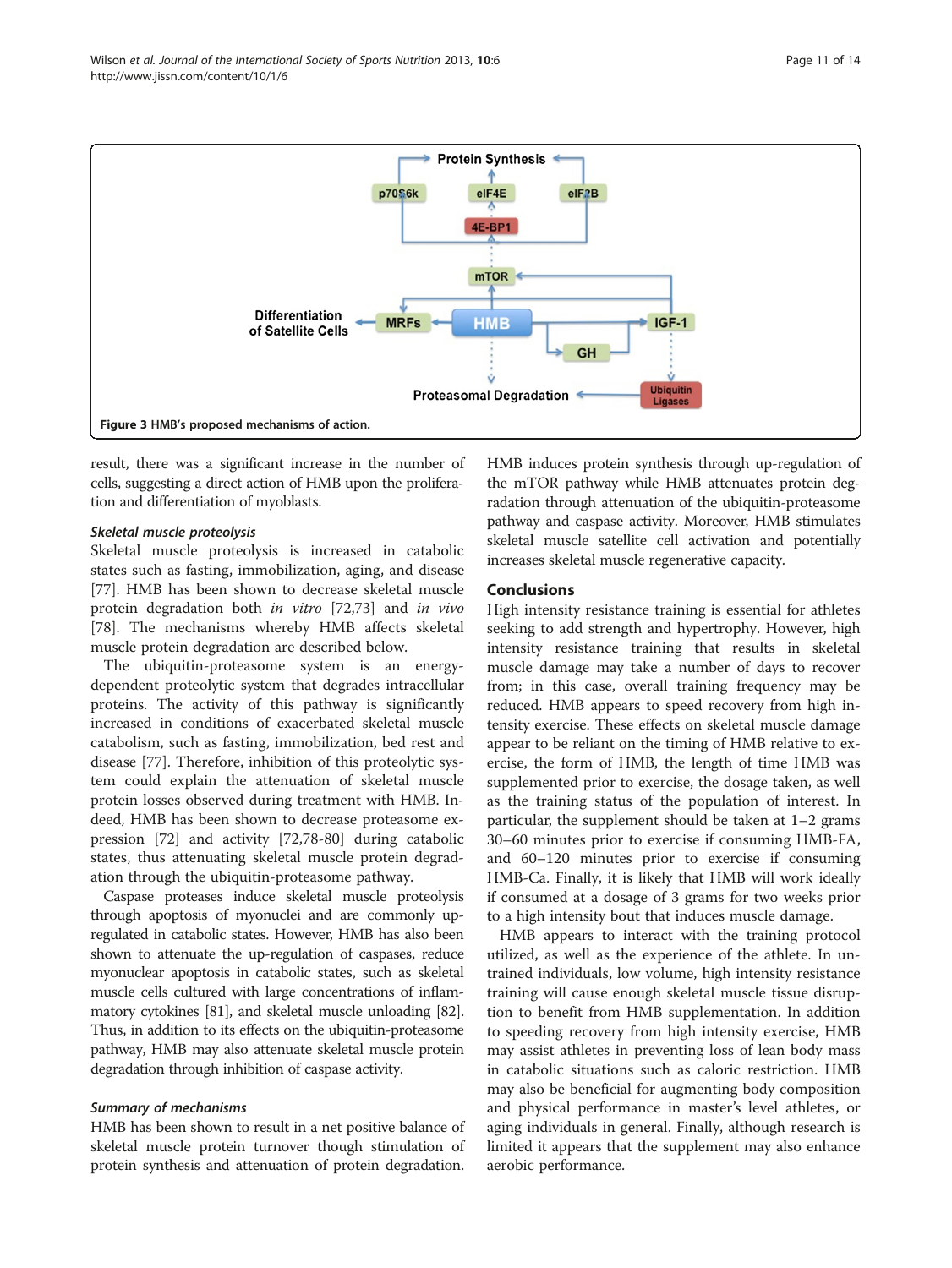#### <span id="page-11-0"></span>Competing interests

JMW has received external grants from industry to affiliated institutions to conduct exercise and nutrition research. PJF has no competing interests to declare. BC has received university and private sector funded grants to conduct research on several dietary supplements and has received compensation for speaking at conferences and writing lay articles/books about dietary supplements. GJW has no competing interests to declare. NZ has no competing interests to declare. LT has received academic and industry funding related to dietary supplements and honoraria for speaking at conferences. CW has received external grants to conduct exercise and sport nutrition research. DK works for a Contract Research Organization that has received research grants from the pharmaceutical and nutrition industries. JRS is currently a science advisor to Abbott Nutrition. JRH currently conducts research for Metabolic Technologies Inc. TNZ has received external grants from industry to conduct nutrition and supplement research and is a science advisor for Biotest Labs LLC. HLL has received funding from industry to conduct clinical research through The Center for Applied Health Sciences, has consulted for multiple dietary supplement and medical food companies, and currently serves as scientific and medical advisor to Nordic Naturals, Inc. RK has received external grants from industry to affiliated institutions to conduct exercise and nutrition research, serves as a legal expert on exercise and nutrition related cases, and currently serves as a scientific advisor for Woodbolt International. AESR has received external grants from industry to affiliated institutions to conduct exercise and nutrition research. JA is a sports science consultant for VPX/Redline.

#### Authors' contributions

JMW prepared the draft of the position stand for review and editing by coauthors. The final draft was then reviewed and edited by all coauthors which was then reviewed, approved, and adopted as the official position of the ISSN by the Research Committee. All authors read and approved the final manuscript.

#### Author details

<sup>1</sup>Department of Health Sciences and Human Performance, University of Tampa, Tampa, FL, USA. <sup>2</sup>Division of Nutritional Sciences, University of Illinois, Urbana, IL, USA. <sup>3</sup> Exercise and Performance Nutrition Laboratory, Dept. of Physical Education and Exercise Science, University of South Florida, 4202 E. Fowler Avenue, PED 214, Tampa, FL 33620, USA. <sup>4</sup>Department of Nutritional Sciences, Rutgers, The State University of New Jersey, New Brunswick, NJ, USA.<sup>5</sup> Laboratory of Applied Nutrition and Metabolism, Physical Education and School of Sports, University of São Paulo, São Paulo, Brazil. <sup>6</sup>Human Performance Laboratory, Exercise & Sport Science Department, University of Mary Hardin-Baylor, Belton, TX 76513, USA. <sup>7</sup>Miami Research Associates, Endocrinology & Nutrition Department, 6141 Sunset Drive - Suite 301, Miami, FL 33143, USA. <sup>8</sup>Institute of Exercise Physiology and Wellness, University of Central Florida, Orlando, FL 32816, USA. <sup>9</sup>The Center for Applied Health Sciences, Stow, OH 44224, USA. <sup>10</sup>Supplement Safety Solutions, Bedford, MA, USA. 11Exercise & Sport Nutrition Lab, Department of Health & Kinesiology, Texas A&M University, College Station, TX, USA. <sup>12</sup>Applied Physiology Laboratory, Department of Exercise and Sport Science, University of North Carolina Chapel Hill, Chapel Hill, NC 27599-8605, USA. 13Exercise and Sports Science, Nova Southeastern University, Davie, FL 33314, USA.

#### Received: 30 January 2013 Accepted: 31 January 2013 Published: 2 February 2013

#### References

- Norton LE, Layman DK: Leucine regulates translation initiation of protein synthesis in skeletal muscle after exercise. J Nutr 2006, 136:533S–537S.
- Anthony JC, Anthony TG, Layman DK: Leucine supplementation enhances skeletal muscle recovery in rats following exercise. J Nutr 1999, 129:1102–1106.
- 3. Anthony JC, Yoshizawa F, Anthony TG, Vary TC, Jefferson LS, Kimball SR: Leucine stimulates translation initiation in skeletal muscle of postabsorptive rats via a rapamycin-sensitive pathway. J Nutr 2000, 130:2413–2419.
- Howatson G, Hoad M, Goodall S, Tallent J, Bell PG, French DN: Exerciseinduced muscle damage is reduced in resistance-trained males by branched chain amino acids: a randomized, double-blind, placebo controlled study. J Int Soc Sports Nutr 2012, 9:20.
- 5. Kraemer WJ, Ratamess NA, Volek JS, Hakkinen K, Rubin MR, French DN, Gomez AL, McGuigan MR, Scheett TP, Newton RU, et al: The effects of amino acid supplementation on hormonal responses to resistance training overreaching. Metabolism 2006, 55:282–291.
- Zanchi NE, Nicastro H, Lancha AH Jr: Potential antiproteolytic effects of L-leucine: observations of in vitro and in vivo studies. Nutr Metab (Lond) 2008, 5:20.
- 7. Nissen S, Sharp R, Ray M, Rathmacher JA, Rice D, Fuller JC Jr, Connelly AS, Abumrad N: Effect of leucine metabolite beta-hydroxy-betamethylbutyrate on muscle metabolism during resistance-exercise training. J Appl Physiol 1996, 81:2095–2104.
- 8. Nissen S, Panton L, Fuller J, Rice D, Sharp R: Effect of feeding ß-hydroxy-ßmethylbutyrate (HMB) on body composition and strength of women. FASEB J 1997, 11:A150(abs).
- 9. Wilson GJ, Wilson JM, Manninen AH: Effects of beta-hydroxy-betamethylbutyrate (HMB) on exercise performance and body composition across varying levels of age, sex, and training experience: a review. Nutr Metab (Lond) 2008, 5:1.
- 10. Jowko E, Ostaszewski P, Jank M, Sacharuk J, Zieniewicz A, Wilczak J, Nissen S: Creatine and beta-hydroxy-beta-methylbutyrate (HMB) additively increase lean body mass and muscle strength during a weight-training program. Nutrition 2001, 17:558–566.
- 11. Knitter AE, Panton L, Rathmacher JA, Petersen A, Sharp R: Effects of betahydroxy-beta-methylbutyrate on muscle damage after a prolonged run. J Appl Physiol 2000, 89:1340-1344.
- 12. Gallagher PM, Carrithers JA, Godard MP, Schulze KE, Trappe SW: Betahydroxy-beta-methylbutyrate ingestion, part I: effects on strength and fat free mass. Med Sci Sports Exerc 2000, 32:2109-2115.
- 13. Kraemer WJ, Hatfield DL, Volek JS, Fragala MS, Vingren JL, Anderson JM, Spiering BA, Thomas GA, Ho JY, Quann EE, et al: Effects of amino acids supplement on physiological adaptations to resistance training. Med Sci Sports Exerc 2009, 41:1111-1121.
- 14. Vukovich M, Dreifort G: Effect of β-Hydroxy β-Methylbutyrate on the Onset of Blood Lactate Accumulation and O2peak in Endurance-Trained Cyclists. J Strength Cond Res 2001, 15:491–497.
- 15. Kreider RB, Ferreira M, Wilson M, Almada AL: Effects of calcium betahydroxy-beta-methylbutyrate (HMB) supplementation during resistancetraining on markers of catabolism, body composition and strength. Int J Sports Med 1999, 20:503-509.
- 16. Paddon-Jones D, Keech A, Jenkins D: Short-term beta-hydroxy-betamethylbutyrate supplementation does not reduce symptoms of eccentric muscle damage. Int J Sport Nutr Exerc Metab 2001, 11:442–450.
- 17. Wilson JM, Kim JS, Lee SR, Rathmacher JA, Dalmau B, Kingsley JD, Koch H, Manninen AH, Saadat R, Panton LB: Acute and timing effects of betahydroxy-beta-methylbutyrate (HMB) on indirect markers of skeletal muscle damage. Nutr Metab 2009, 6:6.
- 18. Kreider RB, Ferreira M, Greenwood M, Wilson M, Grindstaff P, Plisk J, Reinardy E, Cantler E, Almada AL: Effects of Calcium B-HMB supplementation during training on markers of body composition, strength, and sprint performance. J Exerc Physiology-online 2000, 3:48-59.
- 19. Hoffman JR, Cooper J, Wendell M, Im J, Kang J: Effects of beta-hydroxy beta-methylbutyrate on power performance and indices of muscle damage and stress during high-intensity training. J Strength Conditioning Res/ National Strength & Conditioning Assoc 2004, 18:747–752.
- 20. Panton LB, Rathmacher JA, Baier S, Nissen S: Nutritional supplementation of the leucine metabolite beta-hydroxy-beta-methylbutyrate (hmb) during resistance training. Nutrition 2000, 16:734–739.
- 21. van Someren KA, Edwards AJ, Howatson G: Supplementation with betahydroxy-beta-methylbutyrate (HMB) and alpha-ketoisocaproic acid (KIC) reduces signs and symptoms of exercise-induced muscle damage in man. Int J Sport Nutr Exerc Metab 2005, 15:413-424.
- 22. Thomson JS, Watson PE, Rowlands DS: Effects of nine weeks of betahydroxy-beta- methylbutyrate supplementation on strength and body composition in resistance trained men. J Strength Conditioning Res/ National Strength & Conditioning Assoc 2009, 23:827–835.
- 23. Portal S, Zadik Z, Rabinowitz J, Pilz-Burstein R, Adler-Portal D, Meckel Y, Cooper DM, Eliakim A, Nemet D: The effect of HMB supplementation on body composition, fitness, hormonal and inflammatory mediators in elite adolescent volleyball players: a prospective randomized, double-blind, placebo-controlled study. Eur J Appl Physiol 2011, 111:2261–2269.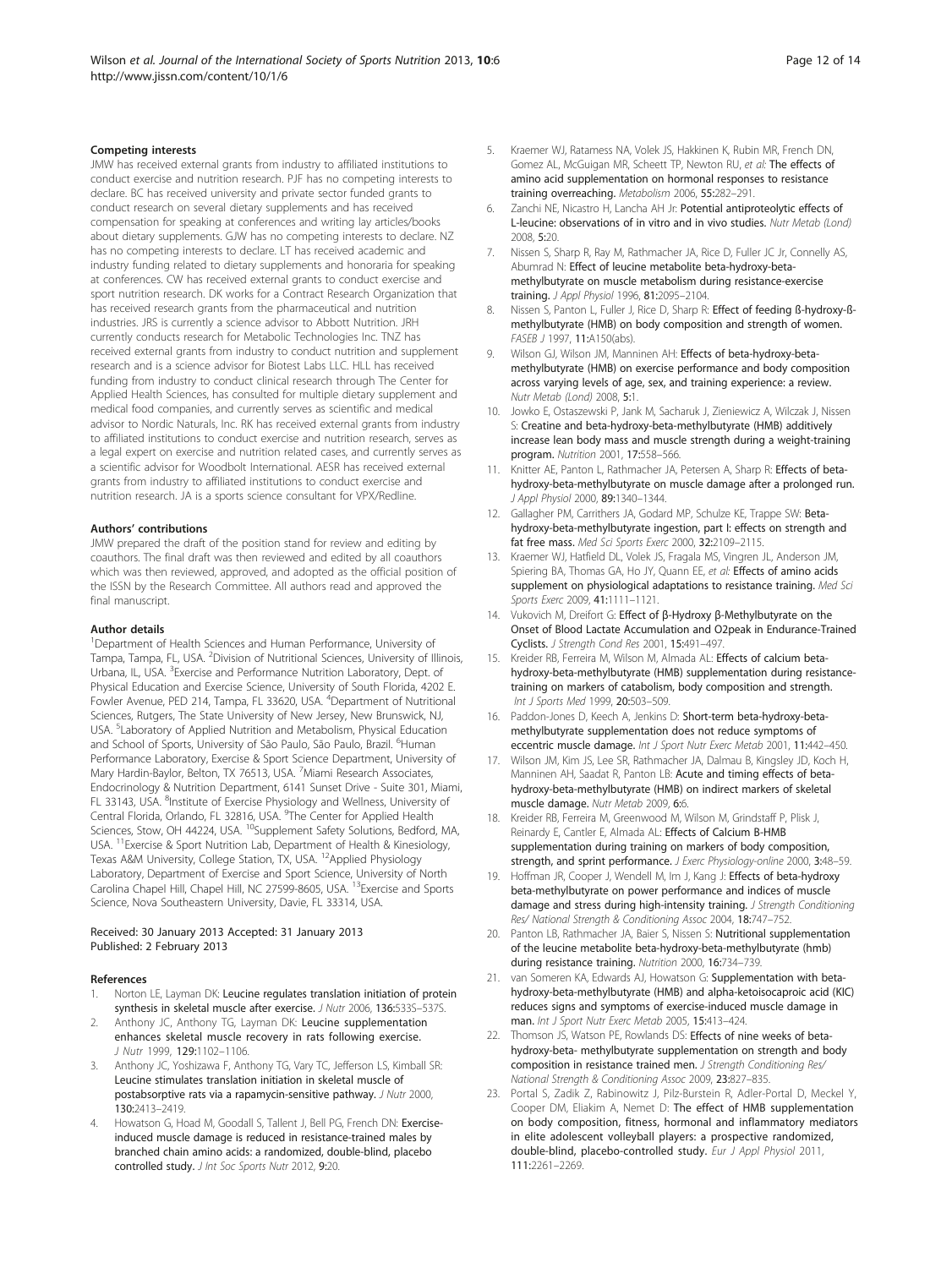- <span id="page-12-0"></span>24. Ransone J, Neighbors K, Lefavi R, Chromiak J: The effect of beta-hydroxy beta-methylbutyrate on muscular strength and body composition in collegiate football players. J Strength Cond Res 2003, 17:34–39.
- 25. O'Connor DM, Crowe MJ: Effects of six weeks of beta-hydroxy-betamethylbutyrate (HMB) and HMB/creatine supplementation on strength, power, and anthropometry of highly trained athletes. J Strength Conditioning Res/ National Strength & Conditioning Assoc 2007, 21:419–423.
- 26. Slater G, Jenkins D, Logan P, Lee H, Vukovich M, Rathmacher JA, Hahn AG: Beta-hydroxy-beta-methylbutyrate (HMB) supplementation does not affect changes in strength or body composition during resistance training in trained men. Int J Sport Nutr Exerc Metab 2001, 11:384-396.
- 27. Van Koevering MT, Dolezal HG, Gill DR, Owens FN, Strasia CA, Buchanan DS, Lake R, Nissen S: Effects of beta-hydroxy-beta-methyl butyrate on performance and carcass quality of feedlot steers. J Anim Sci 1994, 72:1927–1935.
- 28. Zanchi NE, Gerlinger-Romero F, Guimaraes-Ferreira L, de Siqueira Filho MA, Felitti V, Lira FS, Seelaender M, Lancha AH Jr: HMB supplementation: clinical and athletic performance-related effects and mechanisms of action. Amino Acids 2011, 40:1015–1025.
- 29. Vukovich MD, Slater G, Macchi MB, Turner MJ, Fallon K, Boston T, Rathmacher J: beta-hydroxy-beta-methylbutyrate (HMB) kinetics and the influence of glucose ingestion in humans. J Nutr Biochem 2001, 12:631–639.
- 30. Fuller JC Jr, Sharp RL, Angus HF, Baier SM, Rathmacher JA: Free acid gel form of beta-hydroxy-beta-methylbutyrate (HMB) improves HMB clearance from plasma in human subjects compared with the calcium HMB salt. Br J Nutr 2011, 105:367–372.
- 31. Baxter J, Phillips R, Dowlati L, Goehring K, Johns P: Direct Determination of Beta-Hydroxy-Beta-Methylbutyrate (HMB) in Liquid Nutrition Products. Food Analytical Methods 2011, 4:341–346.
- 32. Nissen SL, Abumrad NN: Nutritional role of the leucine metabolite Bhydroxy B-methylbutyrate (HMB). J Nutr Biochem 1997, 8:300–311.
- 33. Gallagher PM, Carrithers JA, Godard MP, Schulze KE, Trappe SW: Betahydroxy-beta-methylbutyrate ingestion, part II: effects on hematology, hepatic and renal function. Med Sci Sports Exerc 2000, 32:2116–2119.
- 34. Nissen S, Sharp RL, Panton L, Vukovich M, Trappe S, Fuller JC Jr: betahydroxy-beta-methylbutyrate (HMB) supplementation in humans is safe and may decrease cardiovascular risk factors. J Nutr 2000, 130:1937-1945.
- 35. Rathmacher JA, Nissen S, Panton L, Clark RH, Eubanks May P, Barber AE, D'Olimpio J, Abumrad NN: Supplementation with a combination of betahydroxy-beta-methylbutyrate (HMB), arginine, and glutamine is safe and could improve hematological parameters. JPEN J Parenter Enteral Nutr 2004, 28:65–75.
- 36. Baxter JH, Carlos JL, Thurmond J, Rehani RN, Bultman J, Frost D: Dietary toxicity of calcium beta-hydroxy-beta-methyl butyrate (CaHMB). Food Chem Toxicol 2005, 43:1731–1741.
- 37. Baier S, Johannsen D, Abumrad N, Rathmacher JA, Nissen S, Flakoll P: Yearlong changes in protein metabolism in elderly men and women supplemented with a nutrition cocktail of beta-hydroxy-betamethylbutyrate (HMB), L-arginine, and L-lysine. JPEN J Parenteral Enteral Nutr 2009, 33:71–82.
- 38. da Justa Pinheiro CH, et al: Metabolic and functional effects of betahydroxy-beta-methylbutyrate (HMB) supplementation in skeletal muscle. Eur J Appl Physiol 2012, 112:2531–2537.
- 39. Sikorski EM, Wilson JM, Lowery RP, Duncan NM, Davis GS, Rathmacher JA, Baier S, Naimo MA, Wilson SMC, Dunsmore KA, et al: The acute effects of a free acid beta-hydoxy-beta-methyl butyrate supplement on muscle damage following resistance training: a randomized, double-blind, placebo-controlled study. J Int Soc Sports Nutr 2012, 9(Suppl 1):27.
- 40. Clarkson PM, Hubal MJ: Exercise-induced muscle damage in humans. Am J Phys Med Rehabil 2002, 81:S52–S69.
- 41. Wilson JM, Lowery RP, Joy JM, Walters JA, Baier SM, Fuller JC, Stout JR, Norton LE, Sikorski EM, Wilson SM, et al: beta-Hydroxy-betamethylbutyrate free acid reduces markers of exercise-induced muscle damage and improves recovery in resistance-trained men. Br J Nutr 2013, 3:1–7. Epub ahead of print.
- 42. Dunsmore KA, Lowery RP, Duncan NM, Davis GS, Rathmacher JA, Baier SM, Sikorski EM, Morrison TJ, Naimo MA, Walters J, et al: Effects of 12 weeks of beta-hydroxy-beta-methylbutyrate free acid Gel supplementation on muscle mass, strength, and power in resistance trained individuals. J Int Soc Sports Nutr 2012, 9(Suppl 1):5.
- 43. O'Connor DM, Crowe MJ: Effects of six weeks of beta-hydroxy-betamethylbutyrate (HMB) and HMB/creatine supplementation on strength,

power, and anthropometry of highly trained athletes. J Strength Cond Res 2007, 21:419–423.

- 44. McHugh MP, Connolly DA, Eston RG, Gleim GW: Exercise-induced muscle damage and potential mechanisms for the repeated bout effect. Sports Med 1999, 27:157-170.
- 45. Turner A: The science and practice of periodization: a brief review. Strength Conditioning J 2011, 33:
- 46. Ahtiainen JP, Pakarinen A, Alen M, Kraemer WJ, Hakkinen K: Muscle hypertrophy, hormonal adaptations and strength development during strength training in strength-trained and untrained men. Eur J Appl Physiol 2003, 89:555-563.
- 47. Mazzetti SA, Kraemer WJ, Volek JS, Duncan ND, Ratamess NA, Gomez AL, Newton RU, Hakkinen K, Fleck SJ: The influence of direct supervision of resistance training on strength performance. Med Sci Sports Exerc 2000, 32:1175–1184.
- 48. Ratamess NA, Faigenbaum AD, Hoffman JR, Kang J: Self-selected resistance training intensity in healthy women: the influence of a personal trainer. J Strength Conditioning Res/ National Strength & Conditioning Assoc 2008, 22:103–111.
- 49. Matthie JR: Bioimpedance measurements of human body composition: critical analysis and outlook. Expert Rev Med Devices 2008, 5:239–261.
- 50. Hunga W, Liub T-H, Chenc C-Y, Chang C-K: Effect of [beta]-hydroxy-[beta] methylbutyrate Supplementation During Energy Restriction in Female Judo Athletes. J Exerc Sci Fitness 2010, 8:50-53.
- 51. Tatara MR, Krupski W, Tymczyna B, Studzinski T: Effects of combined maternal administration with alpha-ketoglutarate (AKG) and betahydroxy-beta-methylbutyrate (HMB) on prenatal programming of skeletal properties in the offspring. Nutr Metab (Lond) 2012, 9:39.
- Pimentel GD, Rosa JC, Lira FS, Zanchi NE, Ropelle ER, Oyama LM, Nascimento CM Od, de Mello MT, Tufik S, Santos RV: beta-Hydroxy-betamethylbutyrate (HMbeta) supplementation stimulates skeletal muscle hypertrophy in rats via the mTOR pathway. Nutr Metab 2011, 8:11.
- 53. Goran MI: Energy expenditure, body composition, and disease risk in children and adolescents. Proc Nutr Soc 1997, 56:195–209.
- 54. Goran MI, Sun M: Total energy expenditure and physical activity in prepubertal children: recent advances based on the application of the doubly labeled water method. Am J Clin Nutr 1998, 68:944S–949S.
- 55. Hartman JW, Tang JE, Wilkinson SB, Tarnopolsky MA, Lawrence RL, Fullerton AV, Phillips SM: Consumption of fat-free fluid milk after resistance exercise promotes greater lean mass accretion than does consumption of soy or carbohydrate in young, novice, male weightlifters. Am J Clin Nutr 2007, 86:373–381.
- 56. Zadik Z, Nemet D, Eliakim A: "Hormonal and metabolic effects of nutrition in athletes". J Pediatr Endocrinol Metab 2009, 22(9):769–778.
- 57. Larsson L, Grimby G, Karlsson J: Muscle strength and speed of movement in relation to age and muscle morphology. J Appl Physiol 1979, 46:451–456.
- 58. Kim JS, Wilson JM, Lee SR: Dietary implications on mechanisms of sarcopenia: roles of protein, amino acids and antioxidants. J Nutr Biochem 2010, 21:1–13.
- 59. Fry CS, Rasmussen BB: Skeletal muscle protein balance and metabolism in the elderly. Curr Aging Sci 2011, 4:260-268.
- 60. Katsanos CS, Kobayashi H, Sheffield-Moore M, Aarsland A, Wolfe RR: A high proportion of leucine is required for optimal stimulation of the rate of muscle protein synthesis by essential amino acids in the elderly. Am J Physiol Endocrinol Metab 2006, 291:E381–E387.
- 61. Fitschen PJ, Wilson GJ, Wilson JM, Wilund KR: Efficacy of beta-hydroxybeta-methylbutyrate supplementation in elderly and clinical populations. Nutrition 2013, 29(1):29–36.
- 62. Flakoll P, Sharp R, Baier S, Levenhagen D, Carr C, Nissen S: Effect of betahydroxy-beta-methylbutyrate, arginine, and lysine supplementation on strength, functionality, body composition, and protein metabolism in elderly women. Nutrition 2004, 20:445–451.
- 63. Wilson JM, Grant SC, Lee SR, Masad IS, Park YM, Henning PC, Stout JR, Loenneke JP, Arjmandi BH, Panton LB, Kim JS: Beta-hydroxy-beta-methyl-butyrate blunts negative age-related changes in body composition, functionality and myofiber dimensions in rats. J Int Soc Sports Nutr 2012, 9:18.
- 64. Vukovich MD, Stubbs NB, Bohlken RM: Body composition in 70-year-old adults responds to dietary beta-hydroxy-beta-methylbutyrate similarly to that of young adults. J Nutr 2001, 131:2049–2052.
- 65. Vukovich MD, Dreifort GD: Effect of beta-hydroxy beta-methylbutyrate on the onset of blood lactate accumulation and V(O)(2) peak in endurance-